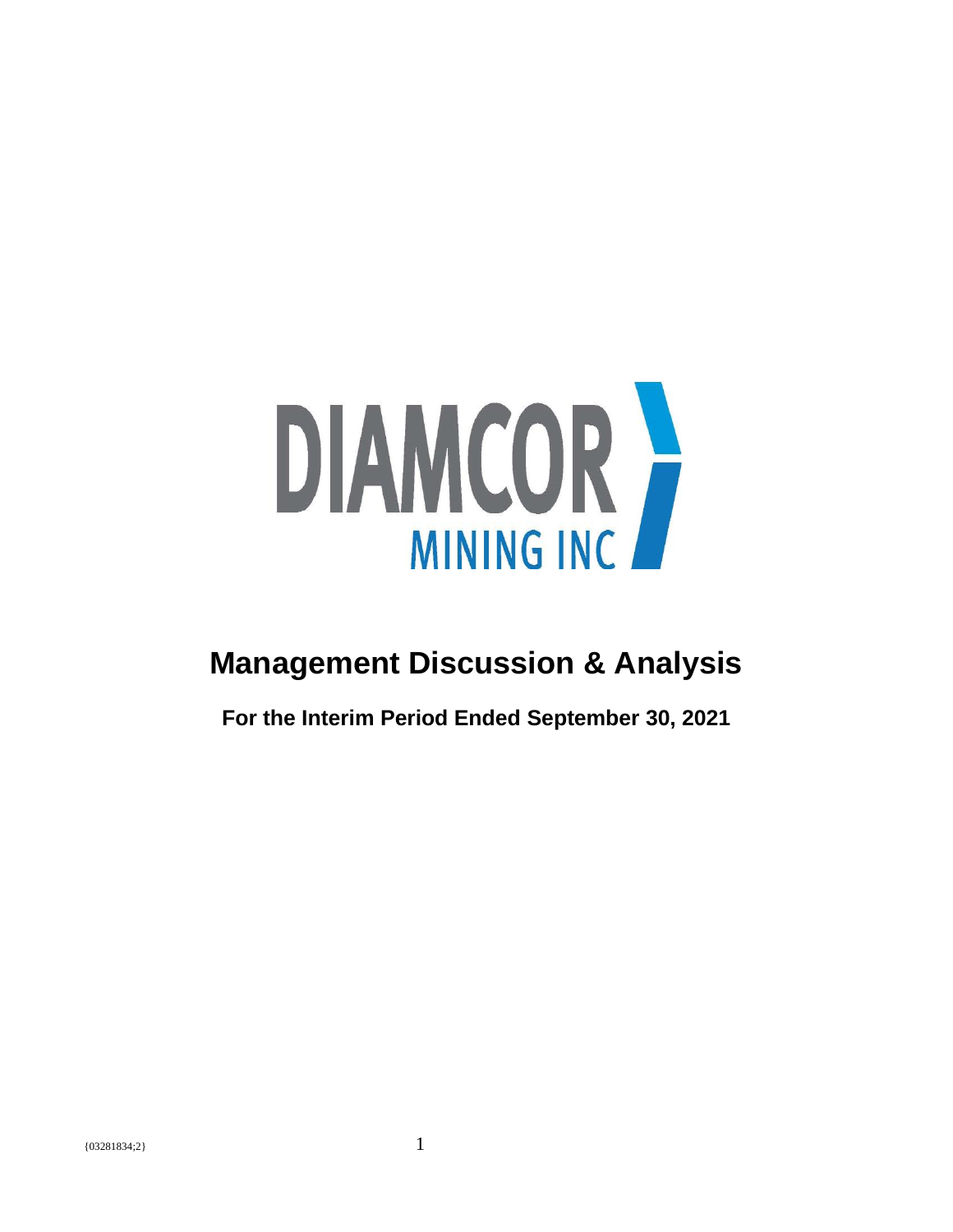# **DIAMCOR MINING INC. MANAGEMENT'S DISCUSSION AND ANALYSIS**

# **FOR THE INTERIM PERIOD ENDED SEPTEMBER 30, 2021**

Management's discussion and analysis ("MD&A") focuses on significant factors and the operating results and financial position of Diamcor Mining Inc. ("Diamcor" or the "Company") and its subsidiaries. To better understand the MD&A, it should be read in conjunction with the interim unaudited consolidated financial statements and notes thereto for the three-month interim period ended September 30, 2021, and the MD&A and unaudited consolidated financial statements for the three-month interim period ended September 30, 2020. The effective date of this MD&A is November 29, 2021.

The unaudited consolidated financial statements for the interim period ended September 30, 2021 have been prepared in accordance with International Financial Reporting Standards ("IFRS"). Unless otherwise specified, all financial information is presented in Canadian dollars.

Some of the statements in this MD&A are forward-looking statements that are subject to risk factors set out in the cautionary notes contained herein.

Additional information about the Company and its business activities is available on SEDAR at [www.sedar.com](http://www.sedar.com/) and on the Company's website at [www.diamcormining.com.](http://www.diamcormining.com/)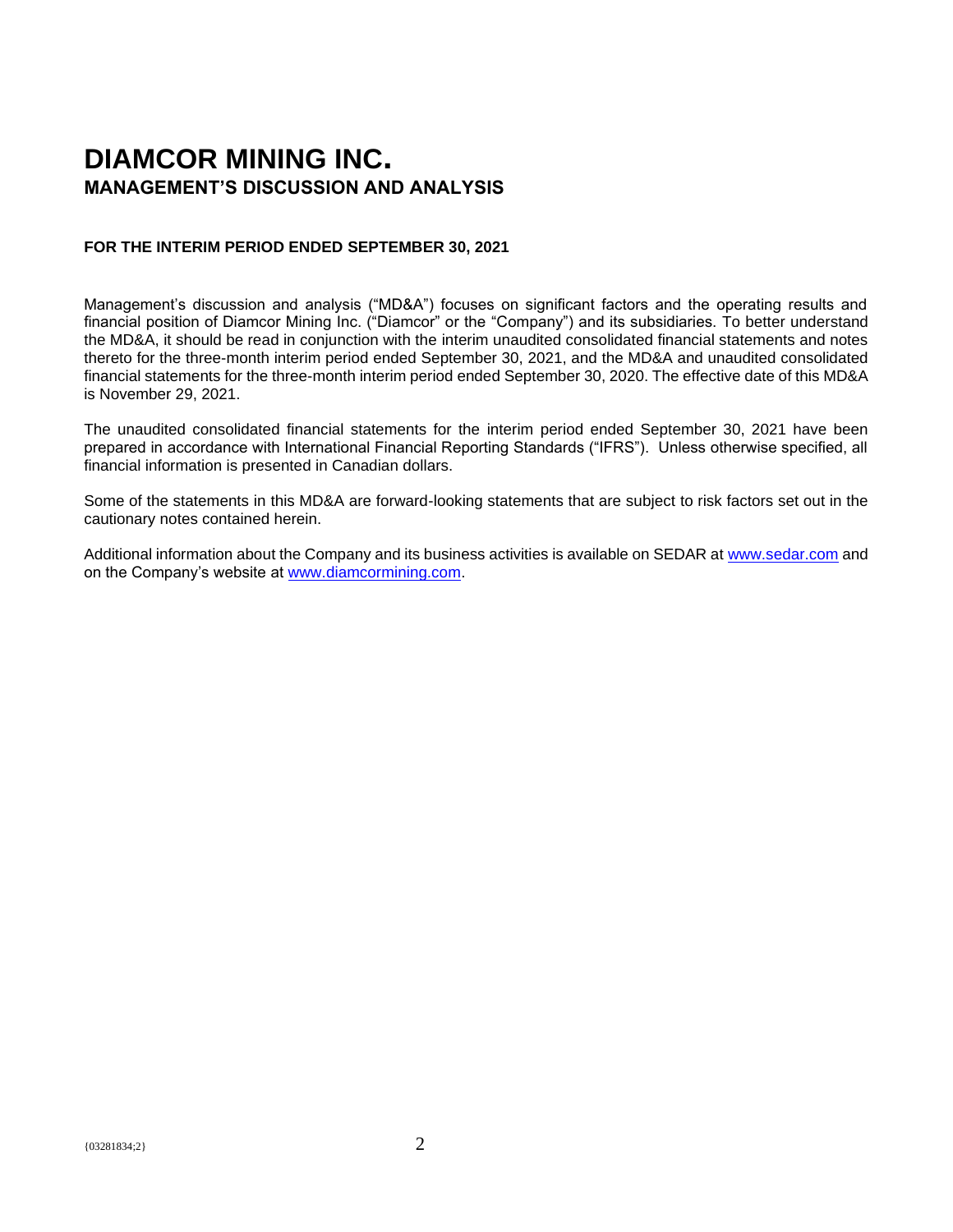# **RECENT AND Q2 2021 HIGHLIGHTS**

- With the continuation of the COVID-19 global pandemic, the Company's focus remained on maintaining reduced costs, the resumption of operations on an appropriate basis, and the finalizing of phase 1 of the Company's announced preparations for increased processing volumes in the near-term.
- Despite the continued COVID-19 restrictions limiting processing capacity during the interim quarter, the Company was able to tender and sell 4,326.56 carats of rough diamonds, generating revenue of (USD) \$1,023,842 for an average of (USD) \$226.64 per carat.
- In total, ongoing trial mining exercises at the Company's Krone-Endora at Venetia project from inception thru September 30, 2021 have resulted in the incidental recovery, tender, and sale of 169,574 carats of rough diamonds generating revenue of (USD) \$29,159,057, resulting in an average of (USD) \$171.95 per carat.
- The Company announced it had resumed work on its pre-COVID-19 plans for a two-phase expansion of processing facilities, with the first phase aimed at doubling the current processing volumes targeted for completion by September 30, 2021. These efforts were completed ahead of schedule during the period..
- Reductions to operational salary and wages expenses, variable operational costs, and historical fixed costs continued to be a focus during the interim period given some continued reductions in operations as a result of the Government of South Africa mandated COVID-19 restrictions.
- A net loss of \$525,876 was recorded for the interim period ended September 30, 2021, resulting in a \$0.01 per share loss. (\$0.01 – 2020). The Government of South Africa continued with a reduction of some of the remaining restrictions of the mandated COVID-19 shutdown during the quarter, and the Company plans to continue to operate with due consideration to maintaining a focus on reduced costs given the uncertain circumstances associated with COVID-19.
- The Company had 75,287,241 common shares issued and outstanding as at September 30, 2021 and has authorized capital of an unlimited number of shares.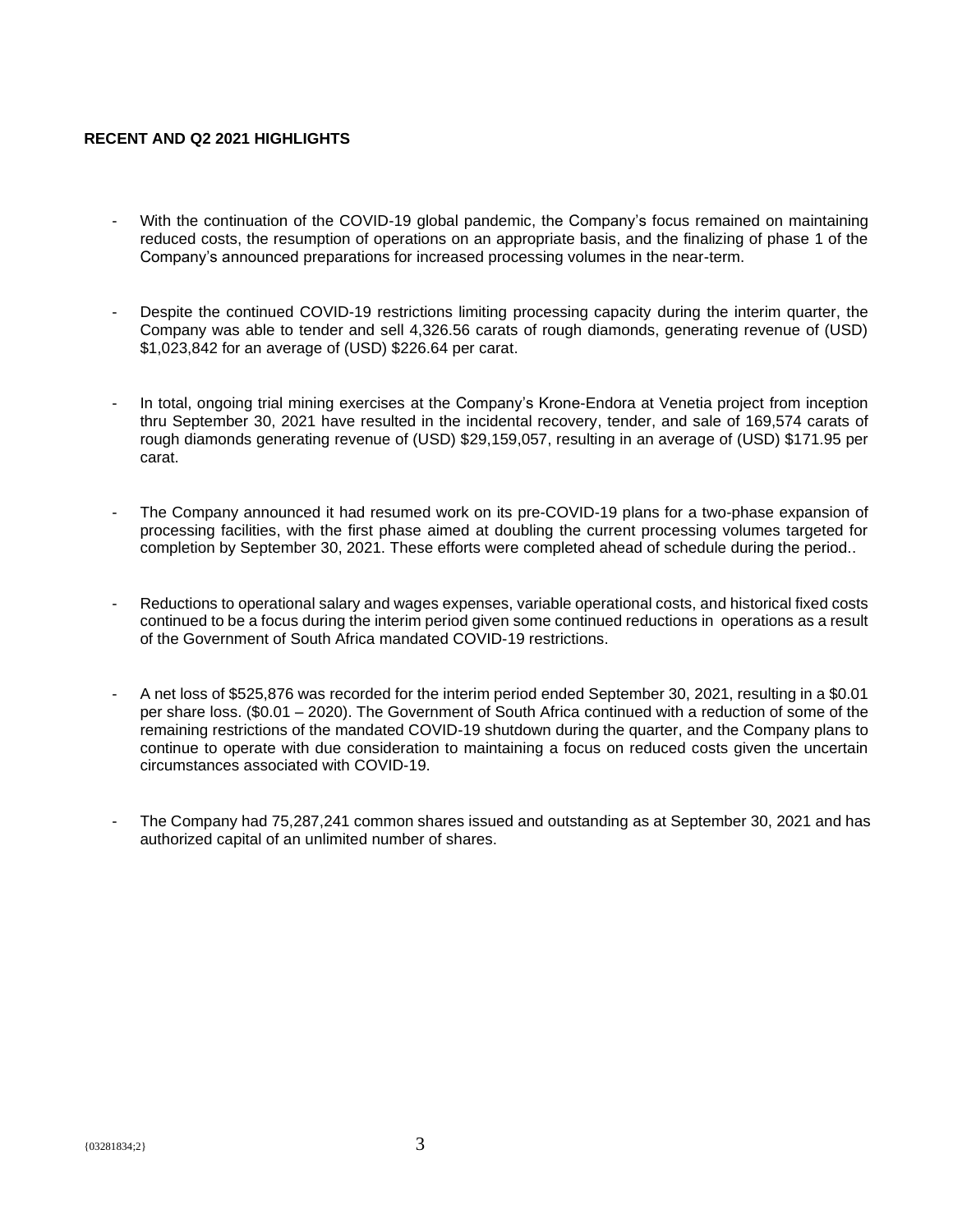# **ABOUT DIAMCOR**

Diamcor Mining Inc. ("Diamcor" or the "Company") is a junior mining and exploration company incorporated in the Province of British Columbia under the Business Corporations Act (BC). The Company has a proven history of supplying rough diamonds to the world market and its principal focus is the identification, acquisition, exploration, evaluation, operation, and development of unique production focused diamondbased resource properties. The Company established a long-term strategic alliance and secured financing from world famous luxury retailer Tiffany & Co. and is currently developing the Krone-Endora at Venetia project which it acquired from De Beers. Upon successfully acquiring the project, the Company secured a 30-year mining right for an initial target area (657.71 hectares of the project's total 5,888-hectare area), and the required Water Use License. The Company then significantly advanced the Krone-Endora at Venetia project through the development of extensive infrastructure including the construction of ~60 km of roads, the procurement and development of two large deposit specific processing plants, the installation of ~20km of underground water pipelines and a 13km independent power line, backup power systems, and worker housing. Early in 2020, the Company completed the acquisition of a Caterpillar heavy equipment compliment for the project and continues to advance various other infrastructure items aimed at supporting the further development of the project for both the near and long-term. The collective advancement of all items over a period of years at the project provides the Company with the potential to establish a low-cost surface mining operation. The project's deposits, and their association with and origins from the adjacent world-famous Venetia deposit, provide the Company with the potential to establish a source of rough diamond supplies consisting of a relatively high percentage of gem and near gem quality with the added benefit of large diamond recovery potential (largest individual rough diamond recovered to date from trial mining exercises – 91.7 carats). The Company's long-term strategy is to continue to grow its position as a producer and supplier of quality rough diamonds to reputable diamond purchasing entities serving the global diamond market.

The Company's common shares trade on the TSX Venture Exchange under the symbol "V.DMI", and on the OTCQB tier in the United States under the symbol "DMIFF".

# **CORE BUSINESS AND STRATEGY**

Diamcor has an established operating history in South Africa, key strategic relationships within the diamond industry globally, extensive knowledge of various diamond mining opportunities, and as noted, is currently developing the Krone-Endora at Venetia project it acquired from De Beers. The Company's strategy is to identify, evaluate, acquire, and develop various types of diamond related properties and other mining projects, with a specific focus on opportunities which demonstrate the potential to generate near-term and sustained rough diamond production and/or positive cash flow while minimizing shareholder dilution.

The Company advanced this strategy by acquiring the Krone-Endora at Venetia project from De Beers Consolidated Mines Limited. When acquired, the Krone-Endora at Venetia project consisted of the prospecting rights over the farms Krone 104MS and Endora 66MS with a combined surface area of approximately 5,888 hectares directly adjacent to De Beer's flagship Venetia Diamond Mine in South Africa. The deposits which occur on the properties of Krone and Endora have been identified by De Beers as both, an upper "colluvial" deposit, as well as a lower / basal "alluvial" deposit, both of which are proposed to have originated from the higher grounds of the adjacent Venetia kimberlites, with the full extent to which these deposits occur over the entire area of the project yet to be determined. De Beers previously completed exploration efforts on an initial area of interest comprised of approximately 310 hectares of the properties, the results of which were reported in an initial Independent National Instrument 43-101 Technical Report (the "Initial Technical Report") which was filed by the Company in conjunction with the acquisition. The Initial Technical Report provided an inferred resource estimate of 54,258,600 tonnes of diamond bearing gravels, and 1.3 million carats of diamonds for the 310-hectare area of interest in that report. The Initial Technical Report also noted that based on the previous work programs and evaluation completed to date by De Beers and the Company, an estimated 1,000m, or 1 vertical km, of material was shifted and eroded off the kimberlites of Venetia onto the lower surrounding areas including those of Krone and Endora, with the full extent of the materials deposited on the properties of Krone and Endora yet to be determined, which remains a primary focus of the Company's efforts currently underway. The Company's initial efforts have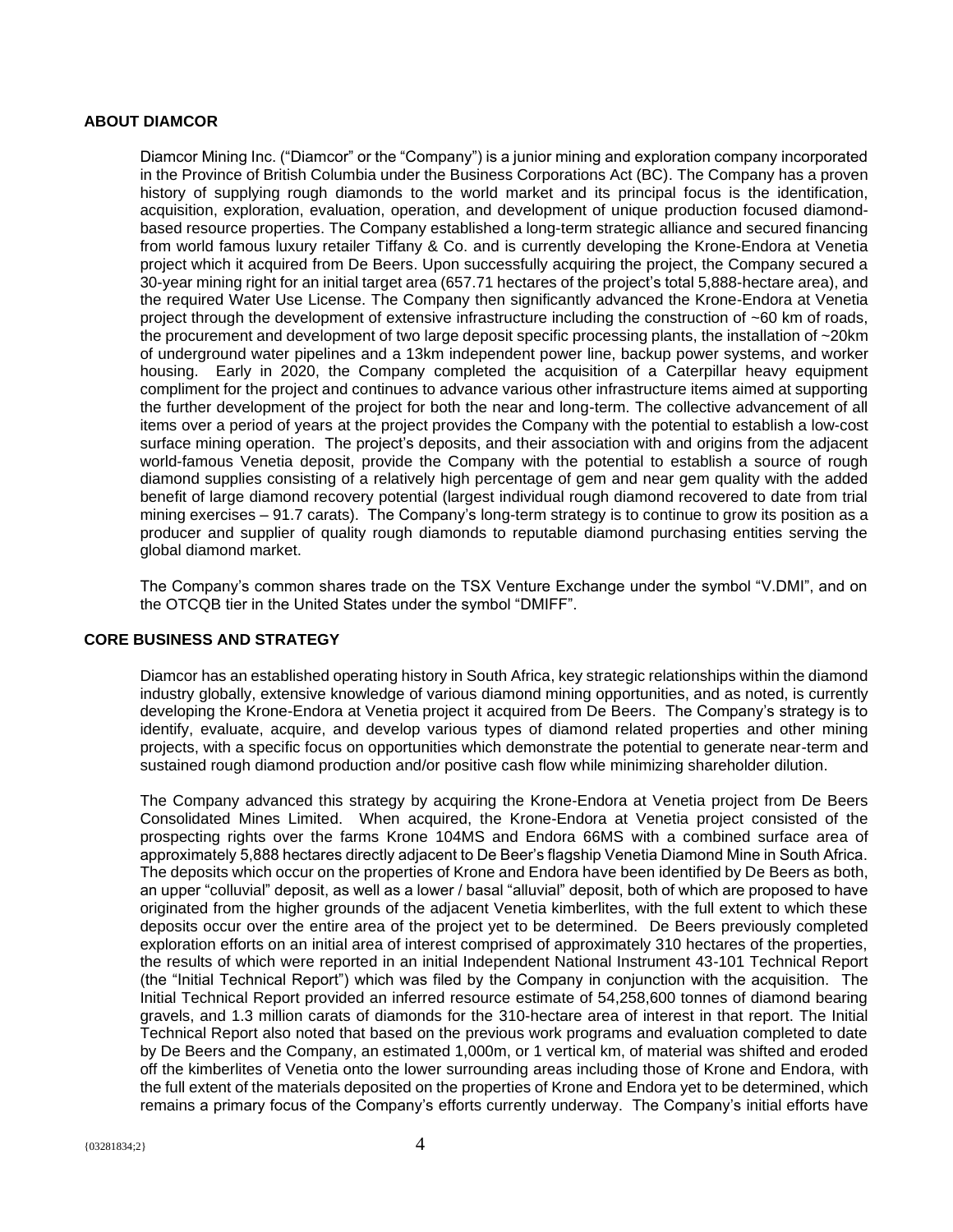been focused on key areas of interest defined by the previous work and estimates outlined in the Initial Technical Report, and specifically on the K1 area of the project, the establishment of infrastructure and equipment required to support the project for the long-term, the completion of trial mining and bulk sampling efforts to better define the location and extent of material on the Krone and Endora properties, and the finalization of work required to support the filing of an updated Independent National Instrument 43-101 Technical Report (the "Updated Technical Report") on April 28, 2015. These combined efforts along with the bulk sampling and trial mining efforts underway are aimed at allowing the Company to secure data to aid it in arriving at initial production decisions for the project in the near-term.

In addition to the advancement of the Krone-Endora at Venetia project, the Company continues to review and pursue other mining opportunities in South Africa and other mining regions. The Company believes its strategy will enhance its ability to take advantage of the current trend of declining world-wide production of rough diamonds due to the aging of current diamond mines, and the lack of recent new discoveries. The Company, and many industry experts, also believe this trend presents the potential for increasing prices and demand of higher quality natural rough diamonds from conflict-free sources in the coming years. These forecasted rough diamond price increases are a function of; not only the projected material shortfalls in future diamond production, but also the potential increases in customer demand from developing markets such as China and India, and the restoration of demand in historically strong markets such as the United States. It is widely accepted and documented that many existing larger diamond mines are approaching the later stages of their expected life of mine, and current rough diamond production levels are expected to remain consistent at best, or potentially be reduced in the near future. These dynamics, coupled with the fact that few, if any, large new diamond mines have been identified or developed which demonstrate an ability to meet these projected future increasing demands, along with the fact that long lead times of +/-10 years are typically associated with bringing any large new diamond mine into production. Combined, these elements present a compelling opportunity for companies with the ability to provide rough diamond production in the coming years, and the Company believes it is well positioned to exploit this opportunity.

# **COVID-19 UPDATE**

In March of 2020, the Company was forced to suspend operations due to a Government of South Africa mandated COVID-19 shutdown in South Africa. The Company was able to partially resume operations and planning in October of 2020 with reduced staffing levels and appropriate COVID-19 precautions in place, and to further advance various operational objectives since that time. The Company continues to monitor the global diamond market as well as potential COVID-19 developments which may affect its operations.

# **KEY PERFORMANCE DRIVERS AND RECENT EVENTS**

The primary performance drivers for the Company are: the identification and acquisition of projects which demonstrate potential for near-term diamond production and future growth, with suitable costs and diamond yields, the successful transition of these projects into full scale production, the dynamics of current and future rough diamond market prices for various reasons including the recent events associated with COVID-19, and the establishment of strategic relationships with reputable purchasing entities of rough diamonds serving global markets.

Historically, the onset of the global financial crisis in 2008 and 2009 had a profound effect on the world economy including the diamond market. At that time, analysts, industry experts, and trade publications reported a softening of diamond prices and short-term demand. Despite this decline in the rough diamond market at that time, industry experts anticipated increasing demand from the emerging markets of China, India, and the Middle East. As of mid-2010 rough diamond prices began to recover and were approaching the previous historical all-time highs experienced prior to the global financial crisis. This trend of steadily increasing rough diamond prices largely continued, and by mid-2011 industry sources were reporting rough diamond prices above the 2008 pre-crisis highs. Starting at the end of 2018, rough prices for certain categories of goods again began to fall under pressure, a trend which continued through to the end of 2019. The events of early 2020 associated with the global public health and economic crisis relating to COVID-19 had a significant impact on a majority of businesses throughout the world and the rough diamond industry. As a response to this global crisis, on March 26, 2020 the Government of South Africa mandated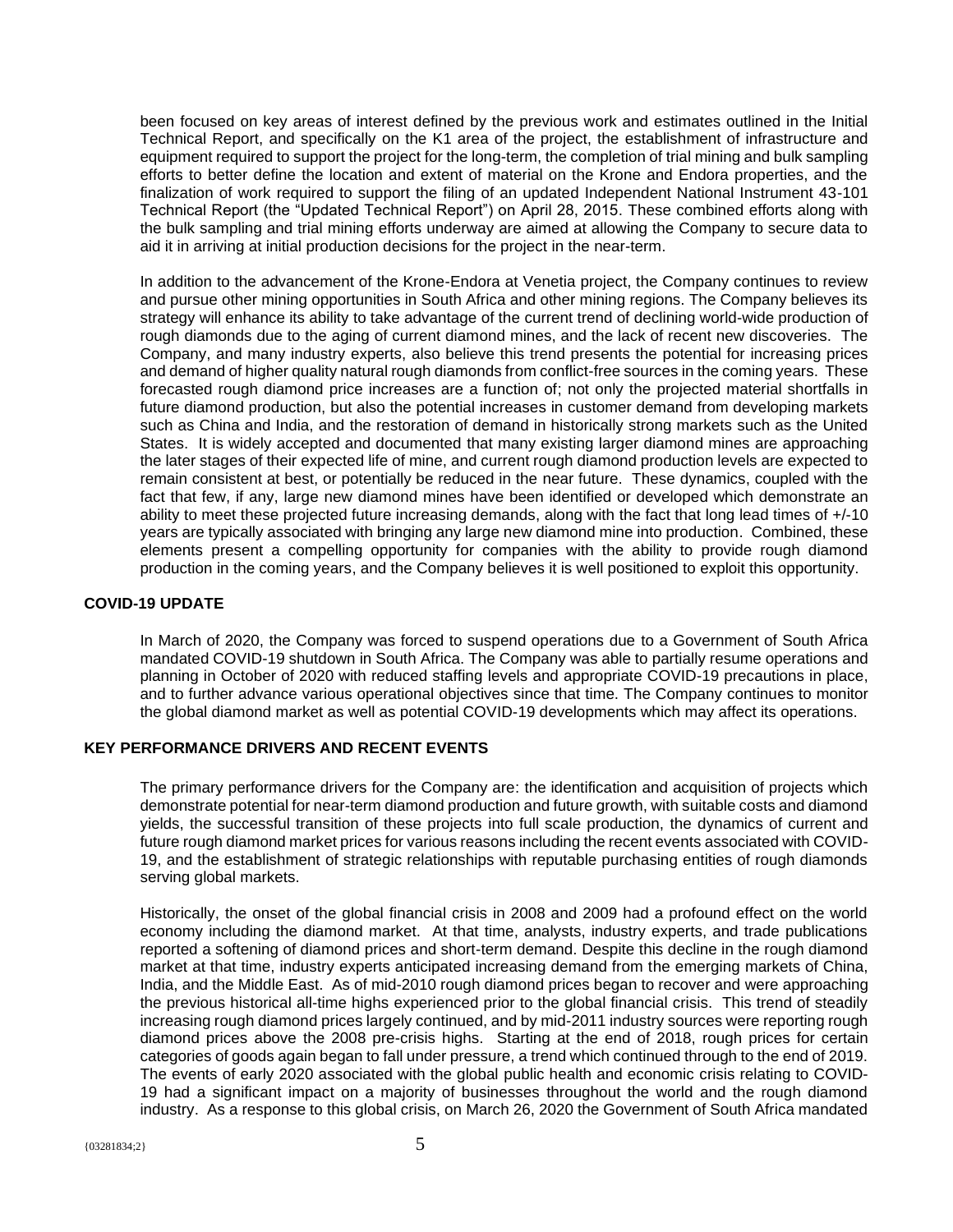a COVID-19 lockdown, and operations at the Company's Krone-Endora at Venetia project were required to shut-down completely three (3) days afterwards. The South African lockdown was widely accepted as one of the most comprehensive and restrictive in the world and while originally proposed to be for a duration of 21 days, was subsequently extended several times. By July of 2020, certain provisions of the lockdown with regard to the exporting of rough diamonds were relaxed and limited rough diamond tenders and sales resumed in Antwerp, albeit with significantly lower quantities of rough diamonds being offered. As of October 2020, trade publications and reports from various tender facilities indicated prices appeared to be recovering in various categories, and overall supplies of rough diamonds being offered remained lower than normal. On September 21, 2020, the Government of South Africa announced that the lockdown had been reduced to Level-1, the lowest level of restrictions, allowing operational planning to resume at Krone-Endora at Venetia moving forward, and by December of 2020 the Company had resumed mining and processing material on a limited basis. Due consideration must be given for the ongoing dynamic nature of the COVID-19 global pandemic as governments continue to monitor the situation, which may result in a change to restrictions for all businesses at any time. Despite the various price fluctuations over the interim periods and declines in prices due to the uncertainties surrounding COVID-19, prices have recovered to historical levels, and the overall potential for further increasing rough diamond prices over the long-term remains logical for the same looming supply/demand reasons set forth above. Continued reductions in overall rough diamond production from major suppliers such as De Beers and Alrosa are also expected to continue in the near-term, presenting a potential opportunity for companies with the ability to supply rough diamonds as overall supplies are expected to remain lower than usual for the near-term. Readers are cautioned that any significant and sustained decrease in the market prices for rough diamonds could have a material adverse effect on the Company's performance and results from operations**.**

As of September 30, 2021, the Company's principal assets were the following: (i) a 70% majority interest in DMI Minerals South Africa (Pty) Ltd., which the Company used to acquire the Krone-Endora at Venetia project from De Beers Consolidated Mines Limited, (ii) a 100% interest in DMI Diamonds South Arica (Pty) Ltd., which serves as the Company's main corporate entity to support its South African projects, operations, initial exploration efforts, and the evaluation of all future projects. Below are brief descriptions of each of these assets.

# **DMI Minerals South Africa (Pty) Limited**

The Company owns a 70% majority interest in DMI Minerals South Africa (Pty) Ltd. ("DMI Minerals") with the remaining 30% interest held by the Company's South African Black Economic Empowerment partner Nozala Investments (Pty) Ltd. ("Nozala"). On May 26, 2008, DMI Minerals received confirmation from De Beers that its proposal to acquire the Krone-Endora at Venetia project had been approved as the successful bid pending finalization of a definitive sale of assets agreement. On December 22, 2008, the parties to the transaction completed and executed a definitive sale of assets agreement, and then on March 31, 2010, executed an amended and updated version of the original sale of assets agreement. Under the terms of the original sale of assets agreement the entire area associated with the Endora 66MS property prospecting right was to be transferred, along with an agreed upon portion of the entire area of Krone 104MS property prospecting right subject to an amendment to exclude certain areas inside the current De Beers Venetia Mine fence line. Despite some delays, after due consideration to the proposed area of the Krone 104MS property in question for exclusion, De Beers subsequently agreed to transfer the entire area of Krone 104MS without any amendment or sub-division as part of the transaction. There were no other material changes to the agreement and the transaction was ultimately finalized on December 14, 2010, and on February 28, 2011, the acquisition of the Krone-Endora at Venetia project was closed.

Following the closing of the Krone-Endora at Venetia project acquisition, on March 23, 2011, the Company, in conjunction with its subsidiary DMI Minerals, entered into a long-term strategic alliance and \$5.5M financing agreement with subsidiaries of New York based Tiffany & Co. Under the terms of the strategic agreement, Tiffany & Co. secured a first right of refusal to purchase up to 100% of the future production of rough diamonds from Krone-Endora at Venetia at fair market value prices to be negotiated and adjusted from time to time to reflect current market conditions. As part of the agreement, DMI Minerals retained the right to freely market all specials (rough diamonds 10.8 carats or larger in size), as well as all other diamond production not selected for purchase by Tiffany & Co. under the terms of their first right of refusal. To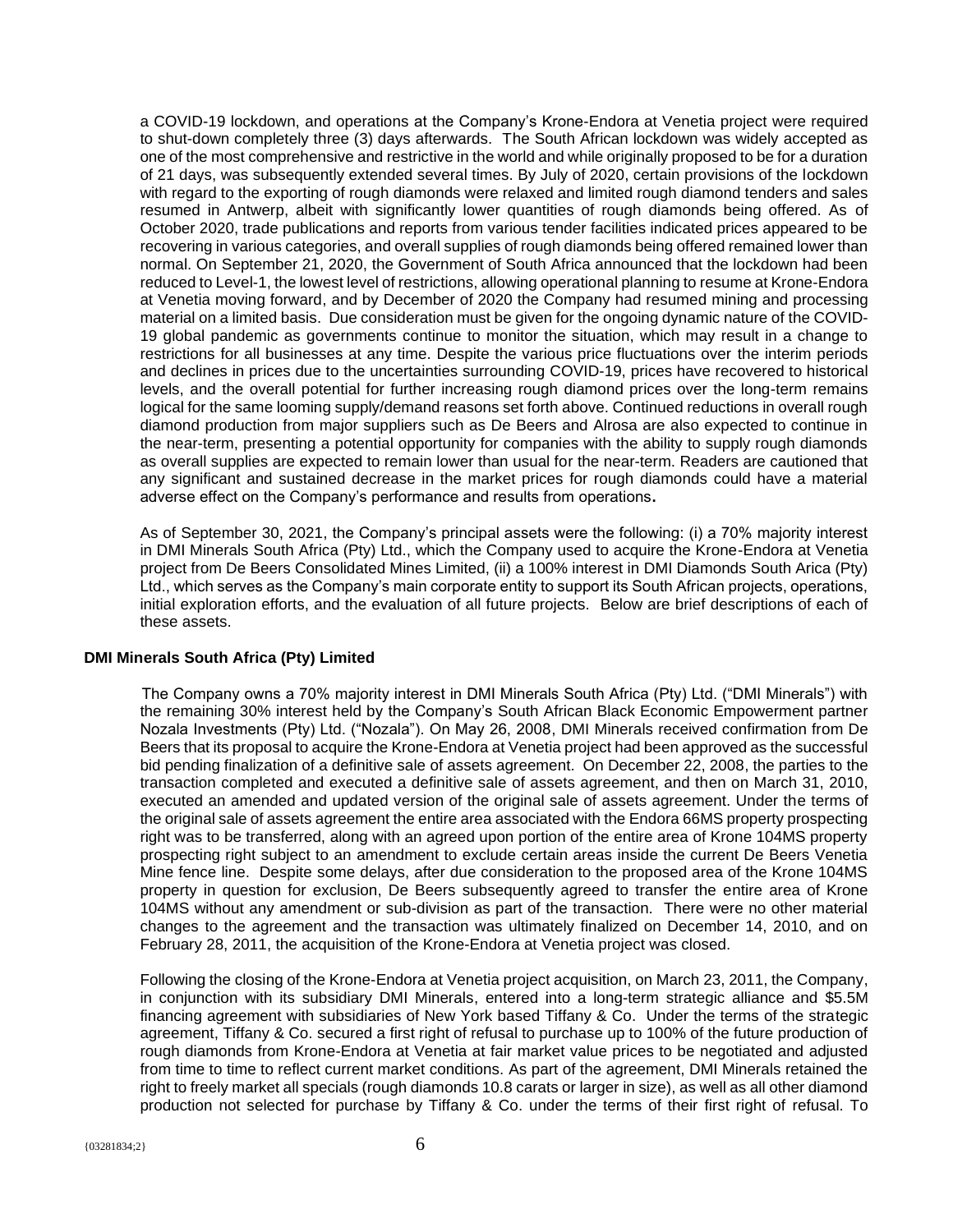expedite the further advancement of the project, Tiffany and Co. Canada provided the Company with a second financing of \$4M on November 16, 2012.

The development of extensive infrastructure began at the project in April of 2011, along with preparations for the start of an extended drilling program, a planned bulk sampling program, and trial mining exercises as recommended by the Initial Technical Report. The completion of extended drilling on 558 targets and the recommended programs undertaken were designed to be a continuation of the work previously completed by De Beers and aimed at:

- assisting the Company in its determination of the location and construction of infrastructure for the project,
- assisting the Company in its determination of how best to proceed with the further evaluation of areas of the project previously explored,
- assisting the Company in identifying additional areas of interest not yet accounted for in the Initial Technical Report for future exploration,
- allowing the Company to establish a current diamond price estimate for the project,
- advancing the recommended work programs to support the filing of an Updated Independent Technical Report (filed on April 28, 2015),
- supporting the Company's bulk sampling and trial mining exercises,
- supporting the application and issuance of a Mining Right from the South African Department of Mineral Resources (granted on September 11, 2014), and
- supporting the issuance of a Water Use License from the South African Department of Water Affairs (granted on April 11, 2016).

Collectively, all efforts are aimed at allowing the Company to advance the project and collect data to aid it in arriving at initial production decisions for the project. Extensive additional infrastructure development completed included:

- the clearing of 60km of temporary access roads to support the extended drilling program and the establishment of required infrastructure,
- the identification of areas to be targeted for additional bulk sampling and trial mining exercises, and the location for the construction of the project's plant sites,
- the removal of  $+/-4,000$  truckloads of material for the establishment of a quarry in the area selected for future trial mining exercises,
- the clearing of  $\sim$  2 hectares for the construction of the plant site, the construction of fresh water and settling dams, the completion of civil engineering work, and the construction of a 5m raised wall around the plant site,
- the construction of ~20km primary access roads and bridges to support the long-term access of supplies to the project,
- the installation of ~5km of high strength electrical security fencing, automated security gates, and security checkpoint facilities,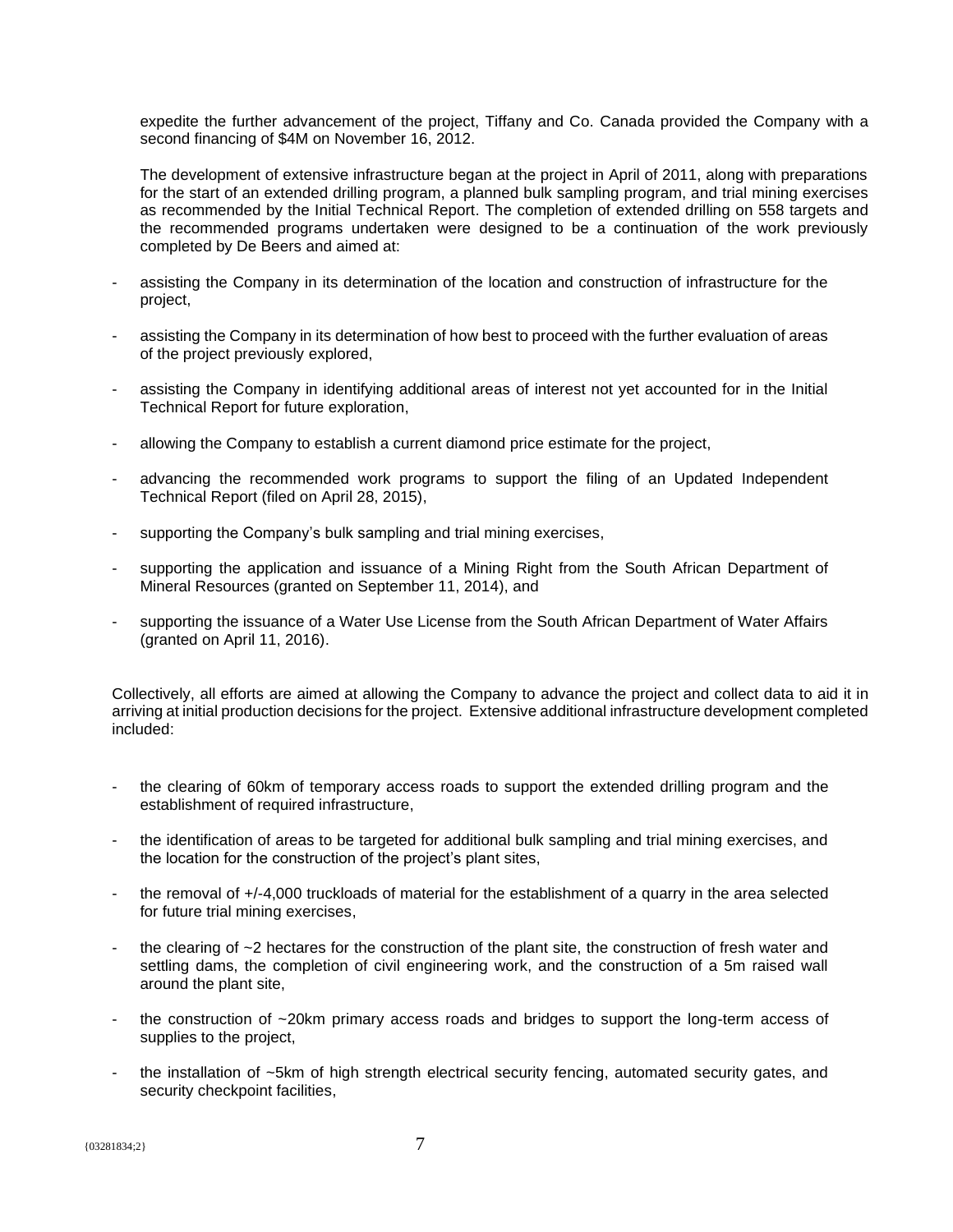- extensive concrete work and infrastructure for the main treatment/processing plant, operational offices, and workshops,
- the installation of seven underground water pipelines totaling  $\sim$  20km in length,
- the installation of a  $\sim$ 13km main powerline and backup diesel generators, and
- the design, development, installation and testing of the project's deposit specific in-field dry-screening and main treatment plants to support the stated objectives and continued advancement of the project.

Due to the nature of the deposit, and specifically its high percentage of sand content, extensive consideration was required and implemented in the development of the dry-screening and main treatment plants. A separate in-field dry-screening plant located near the quarry was developed to achieve the goal of dry-screening out fine materials to reduce operating costs, and to provide the additional benefit of reducing overall water consumption at the main treatment plant. The Company's dry screening plant includes a large modular in-field dry-screening system. The infrastructure includes a rotary trommel, large Dabmar Bivitec and resonance screening equipment, extensive conveyor structures, collection bins, and other supporting infrastructure designed to screen out -1.0mm fines material prior to the delivery of the remaining material for final processing at the main treatment plant. Recent expansion and refinement of the quarrying and dry-screening operations has been undertaken to provide for even greater efficiencies and volumes, and to further increase the targeted removal of fines material from 45% to 60% through the dryscreening process. The main treatment plant has also undergone significant expansion and refinement, as has the project's final recovery facilities.

In fiscal 2018, the ongoing testing and commissioning of these expanded quarrying and dry-screening operations and indicated enhancement initiatives provided an increase in overall dry-screening capacities and operational efficiencies; however, problems in the recovery of wastewater from the project's settling dams due to the increased volume of fines being liberated at the main treatment plant were evident when operating at high volume. This negatively impacted operations overall and the incidental recovery of diamonds during the fiscal year, as operations and processing were periodically slowed or halted completely to reduce volumes of material being pumped into the project's rehabilitation/settling dams. Extensive testing of both the project's water and deposit material were completed and based on the recommendations of Company consultants and industry experts, the Company elected to implement further refinements to the project's dry-screening plant to enhance the liberation and the removal of fines through added crushing and screening. The Company chose to significantly enhance its operational team in 2019 and 2020, and various other refinements continue to be evaluated and tested to allow the Company to continue to maximize processing volumes and efficiencies at the project. All efforts underway are designed to support the further advancement of the project and the recommendations of the Updated Technical Report and aid the Company in arriving at initial production decisions for the project.

The Company has placed significant focus and emphasis on the successful closing, financing, and advancement of the Krone-Endora at Venetia project over a period of several years and currently views this project as its most significant business opportunity in the short-term. Building upon the success of the Krone-Endora acquisition, the related Tiffany & Co. strategic alliance and financing, and the collective experience of the Company's new management personnel, the Company also continues the process of identifying and evaluating both the full potential of the Krone-Endora at Venetia project, as well as other diamond mining opportunities with a view towards new acquisitions, development, and production opportunities.

# **DMI Diamonds South Africa (Pty) Limited ("DMI Diamonds")**

DMI Diamonds is the Company's 100% owned South African subsidiary which is used as the Company's main corporate entity to support its South African projects and operations. As part of the Company's ongoing efforts to identify, acquire, and develop production-based projects, DMI Diamonds continuously evaluates and provides production support and equipment to various potential and ongoing projects within South Africa.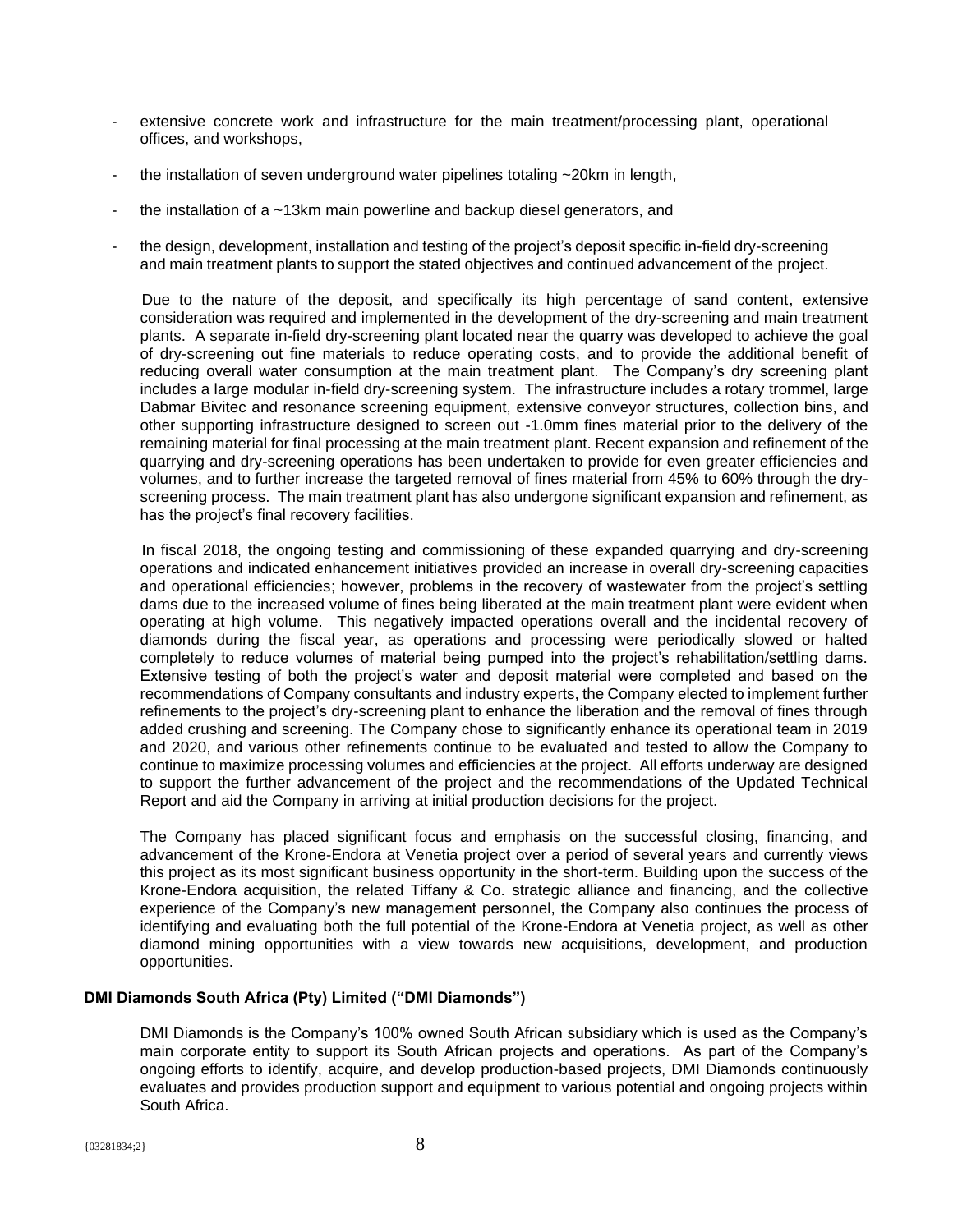# **MANAGEMENT AND CAPABILITIES**

There were no changes to the Board of Directors. Mr. Dean H. Taylor remains a director and the Company's President and Chief Executive Officer, and Dr. Kurt Petersen remains the Company's Chief Operating Officer. The Company's Board of Directors consist of the Company's CEO, Mr. Dean Taylor (Chairman), the Company's CFO, Mr. Darren Vucurevich, world renowned kimberlite expert and professor Dr. Stephen E. Haggerty, and corporate executive Mr. Sheldon Nelson.

The Company has developed extensive relationships with several industry leaders and employs the services of many of the same professional consulting firms which support the ongoing projects of large mining companies worldwide. These relationships assist the Company in its ability to successfully and cost effectively evaluate, plan, and execute on potential projects. The Company has ongoing access to an established operational team of well-trained service providers and suppliers in South Africa.

# *SOUTH AFRICAN MINING CHARTER – BLACK ECONOMIC EMPOWERMENT (BEE)*

In October 2002, with the support of all mining houses and labor unions concerned, the Broad-Based Socio-Economic Empowerment ("BEE") Charter was introduced by the South African Cabinet. This Charter called for certain ownership and management goals in the mining industry for the benefit of historically disadvantaged South Africans within five years. These objectives have been set with the goal of providing equitable access to the nation's vast mineral resources for all South Africans. Many of these historically disadvantaged people are well-qualified, skilled workers already in the field and provide a wealth of opportunity for junior companies such as Diamcor. The advent of a new democratic constitution in South Africa has resulted in significant changes and restructuring of what was once referred to as the "big six" mining houses which traditionally controlled mining production and mineral rights within the region. New legislation has seen the phasing out of this past oligarchy and a shift of focus towards the government accommodating small mining companies and creating various opportunities for junior operations to prosper and grow when affiliated with successful Black Empowerment Partners.

On March 5, 2008, the Company announced a formal joint venture partnership with well-established South African BEE group Nozala. This partnership is currently reflected in the Diamcor South African subsidiary, DMI Minerals, which was formed to pursue diamond mining projects with near-term production potential within South Africa which fit within the Company's stated focus and strategy. Under the terms of the joint venture, which exceed the stated requirements of the BEE charter in South Africa, Diamcor retained a 70% direct ownership in the DMI Minerals subsidiary, with Nozala acquiring a 30% direct shareholder ownership interest. Operationally, expenses charged to the development of any projects held by the entity, and the profits generated, will be similarly proportional. The Company considers this joint venture to be a significant achievement because not only is Nozala a respected and established BEE group representing the interests of some estimated 500,000 rural women shareholders, but it is also a well-respected corporate entity in the South African business community. These attributes have the potential to enhance the Company's ability to achieve its stated growth objectives of securing additional projects within South Africa in a corporately responsible way.

The Company has gained considerable insight into the workings of the new BEE Charter, as well as the government expectations and requirements, through its previous operational history. The Company believes that well-organized BEE groups can provide value to the Company through their investment, professional affiliations, corporate knowledge, the management of BEE objectives and the assurance that a meaningful broad-based benefit is achieved by their involvement. The Company has chosen to align itself only with groups which demonstrate a proven track record and ability to achieve these government mandated objectives, which in turn will enhance the Company's ability to achieve its growth objectives by participating in the higher profile acquisitions where Corporate Social Responsibility (CSR) objectives are of paramount importance.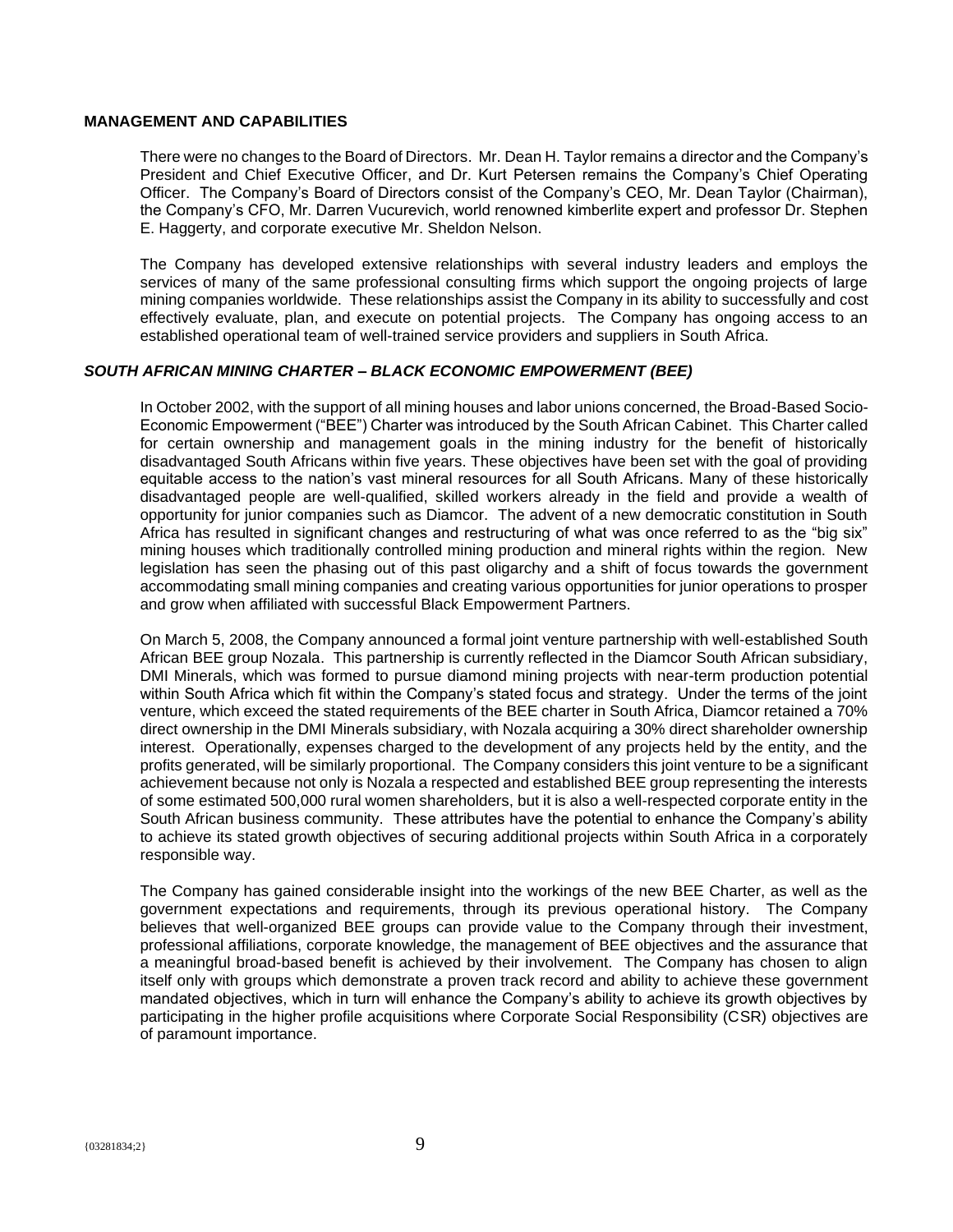# **SELECT FINANCIAL DATA AND HIGHLIGHTS**

| <b>September 30, 2021</b>                    |                                     |               |                                |                 |  |
|----------------------------------------------|-------------------------------------|---------------|--------------------------------|-----------------|--|
|                                              | Three months ended.<br>September 30 |               | Fiscal year ended.<br>March 31 |                 |  |
|                                              | 2021                                | 2020          | 2021                           | 2020            |  |
| Revenues                                     | \$<br>1,358,530                     | \$<br>339,280 | \$<br>1,512,265                | \$<br>3,963,784 |  |
| <b>Total Expenses</b>                        | 1,551,482                           | 705,567       | 3,356,364                      | 6,891,721       |  |
| Net (Loss) for Period                        | (525, 876)                          | (621, 016)    | (3,437,854)                    | (3,570,463)     |  |
| Net (Loss) per Share (Basic)                 | (0.01)                              | (0.01)        | (0.05)                         | (0.05)          |  |
| Cash Flow From (Used in) Operations          | 456,131                             | 1,278         | (1,410,940)                    | (1,225,347)     |  |
| Cash and Cash Equivalents (End of<br>Period) | 110,540                             | 36,534        | 257,133                        | 32,087          |  |
| Assets                                       | 8,521,133                           | 7,967,621     | 9,149,651                      | 9,019,048       |  |
| <b>Dividends</b>                             | Nil                                 | Nil           | Nil                            | Nil             |  |

# **QUARTERLY RESULTS ANALYSIS**

#### *Revenue*

The Company generated revenues of \$1,358,530 from limited operations in the interim period ended September 30, 2021 due to a reduction in the government mandated COVID-19 restrictions, as compared to \$339,280 for the same period in the previous year when operations were largely suspended due to COVID-19 restrictions.

The Company realized \$19,688 from interest and other income (\$5,198 – 2020) during the period.

# *Cost of Sales or Operating Expenses*

Operating expenses were comprised primarily of labour, management, contracted labour and equipment, utilities, fuel, and other expenses incurred at the project, including efforts surrounding the advancement of planned upgrades aimed at increasing processing volumes and efficiencies. Typically, the most significant of these operating expenses is attributable to heavy equipment and diesel fuel costs associated with the trial mining operations. During the interim period ended September 30, 2021, the Company continued to operate on a reduced level and incurred operating expenses of \$867,452, compared to \$352,062 for the same period in the previous year when operations were suspended due to COVID-19 restrictions.

#### *General and Administrative Expenses*

Total general and administrative expenses for the interim period ended September 30, 2021 increased to \$684,030 as a result of the resumption of operations, compared to \$353,505 in the previous year when operations were suspended due to COVID-19 restrictions. Expenses associated with consulting increased as a result of the resumption of the Company's planned expansion efforts. Office costs were reduced to \$57,476, as compared to \$86,881 for the same period in the previous year. Professional fees were reduced to \$30,593, as compared to \$68,609 for the same period in the previous year. Promotion and investor relations expense increased to \$192,050 (\$9,750 – 2020) as the Company moved to expanded efforts to raise awareness with respect to the ongoing events of COVID-19, their effects on operations, and the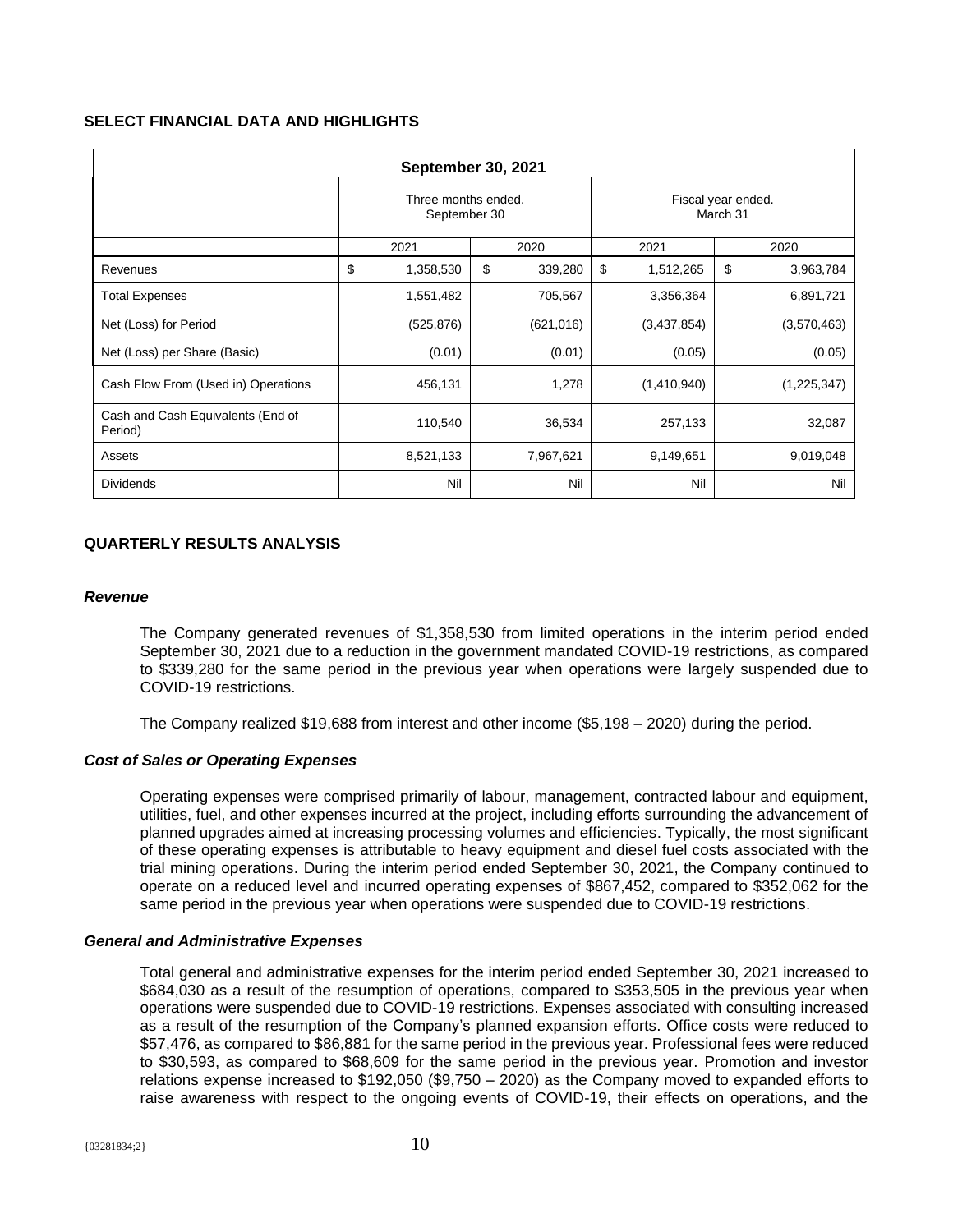Company's near-term and future operational plans. Salaries and wages expense during the period increased to \$101,100, with this amount being a one-time amount associated with the accrual of the previously deferred salaries of senior management during the majority of the mandated COVID-19 lockdown. Share based compensation remained at \$Nil (\$Nil -2020), and travel increased to \$40,789 (\$12,241 – 2020) with the opening of global travel, and increased efforts to provide all stakeholders with awareness of the past effects of COVID-19 and ongoing operational plans. The Company and senior Management remained committed to managing its resources carefully, and conserving cash, while continuing to advance the planned expansions and return to operations. The Company will also continue placing due consideration on the current uncertainties associated with the ongoing COVID-19 pandemic.

# *Net Earnings*

The Company had a net loss before tax of \$525,876 (\$621,016 – 2020) for the interim period ended September 30, 2021.

|                                 | Sept-21    | June-21    | Mar-21     | $Dec-20$      | Sept-20    | <b>Jun-20</b> | Mar-20      | $Dec-19$  |
|---------------------------------|------------|------------|------------|---------------|------------|---------------|-------------|-----------|
| Gross Revenue                   | 1.358.530  | 1.467.105  | 1,035,420  | 137.565       | 339.280    | nil           | 211.214     | 1,867,873 |
| <b>Total Expenses</b>           | 1,551,482  | 2,351,618  | 1,282,920  | 1.574.566     | 966.074    | 750.235       | 1,400,681   | 3,137,402 |
| Net (Loss) for Period           | (525, 876) | (844, 899) | (654, 470) | (1, 417, 881) | (621, 016) | (744, 487)    | (1,078,330) | ,257,649) |
| Net (Loss) per<br>Share (Basic) | (0.01)     | (0.01)     | (0.01)     | (0.02)        | (0.01)     | (0.01)        | (0.01)      | (0.02)    |

# **The following table provides a summary of the Company's financial highlights for the past eight quarters:**

# **LIQUIDITY AND CAPITAL RESOURCES**

The Company recorded cash flow from operating activities during the interim period ending September 30, 2021 of \$456,131 \$(1,278 – 2020)

# *Cash Position*

As at September 30, 2021, the Company had:

- cash and cash equivalents of \$110,540 (\$36,534 2020)
- rough diamond inventory of \$666,336 (\$14,344 -2020)
- accounts receivable of \$109,479 (\$48,806 2020)
- prepaid expenses of \$81,057 (\$55,111 2020).

The Company believes it has adequate cash, or the potential to access additional capital if required, for the continued development, commissioning, bulk sampling, and advancement of the recommended work programs, and the potential to generate future revenues from the incidental recovery and sale of rough diamonds from the combined efforts underway at the project.

A portion of the cash on hand and available for use by the Company was held in its foreign bank accounts in South Africa and is being used for the continued advancement of the Krone-Endora at Venetia project and for general corporate purposes. The Company also follows certain procedures to aid in the recovery and reinvestment of funds from its projects and inter-corporate shareholder loans.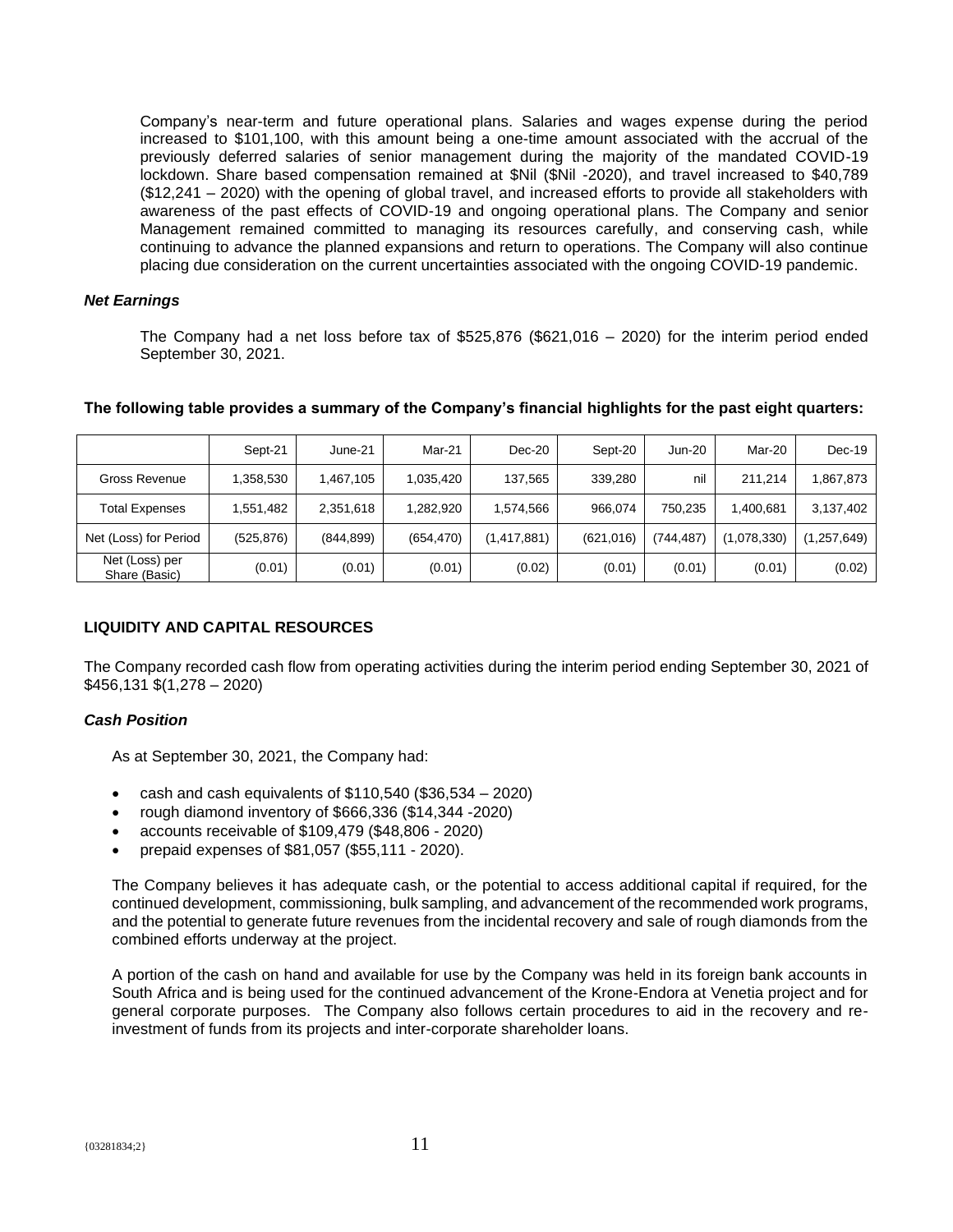# *Financing Activities*

Recent financings by the Company were designed to support the Company's strategy of leveraging its wellestablished operational history to identify, acquire, and develop assets which demonstrate the potential for the near-term sustained production of rough diamonds. On March 23, 2011, shortly after the closing of the acquisition of Krone-Endora at Venetia project from De Beers, the Company entered a long-term strategic alliance with Tiffany & Co. to expedite the advancement of the project. Tiffany & Co., through its Canadian subsidiary, provided the Company with \$5,500,000 in financing, which included a \$3,500,000 Term Loan and a \$2,000,000 Convertible Debenture. The Term Loan had a 5-year term and a fixed rate of interest of 7% per annum. The loan was non-amortizing for a 24-month period and no interest or principal was due until after this 24-month period, at which time interest and principal would be payable monthly in accordance with a 36-month amortization schedule. The Company retained the right to repay the Term Loan and any accrued and unpaid interest due at any time without notice or penalty. The Convertible Debenture had a term of 5 years and a fixed rate of interest of 7% per annum. Like the Term Loan, interest accrued but was not payable for the 24-month period from the date of issuance, after which time interest would become due and payable monthly. On April 8th, 2013, the Company announced that it had exercised its right to convert the principal and accrued interest into Company common shares. A total of \$2,295,920 inclusive of principal and accrued interest was converted at the stipulated price of \$0.75 per common share, resulting in the issuance of 3,061,227 Company common shares to Tiffany & Co. In April 2013, the Company commenced with repayments as per the original terms of the agreement. In December of 2014, the Company and Tiffany & Co. agreed to defer any further payments to January of 2016. At that time, a change to the interest rate associated with the facility to 9% was also agreed to by the parties. In January of 2016, the Company and Tiffany & Co. agreed to defer any further payments to July of 2016. In February 2017, the Company and Tiffany agreed to defer payments until June 2017 at which time the remaining balances associated with this loan were paid in full.

On November 16, 2012, the Company announced that it had secured an additional \$4.0M in financing from Tiffany & Co. The \$4,000,000 in financing was provided by Tiffany's subsidiary, Tiffany & Co. Canada, via a \$2,400,000 term loan and a \$1,600,000 convertible debt debenture. The Term Loan has a fixed rate of interest of 9% and secured by a promissory note which was non-amortizing until January 2015, after which time principal and interest would become payable monthly in accordance with a 36-month amortization schedule. The Company retained the right to repay the outstanding principal and any accrued and unpaid interest due under the Promissory Note at any time without notice or penalty. The Convertible Debenture had a fixed rate of interest of 9% per annum, and was non-amortizing until January 2015, following which time principal and interest would be payable monthly in accordance with a 36-month amortization schedule. The Company retained the right to repay the outstanding principal and any accrued and unpaid interest, without penalty, on not less than 30-days' notice and subject to the conversion rights contained in the Convertible Debenture. Under the conversion rights of the Convertible Debenture, Tiffany & Co. Canada may convert the principal amount of \$1,600,000, along with any accrued and unpaid interest due at that time, in whole or in part, into Class A Common Shares (the "Shares") of the Company at a conversion price of CAD \$1.60 per Share. Early in 2014, the Company and Tiffany & Co. agreed to initially defer any payments on the \$2,400,000 term loan and the \$1,600,000 convertible debenture to January 2015. In December of 2014, the Company and Tiffany & Co. agreed to further defer any payments to January of 2016, with that date subsequently revised to defer any further payments to July of 2016. In February 2017, the Company and Tiffany agreed to defer payments until June 2017 at which time the outstanding payments were paid and scheduled payments recommenced. In September 2017, the Company and Tiffany & Co. verbally agreed to a temporary deferral of payments. The Company plans to resume payments once it is able to resume testing and commissioning exercises at increased volumes.

The Company completed a term loan financing on August 26<sup>th</sup>, 2019, which resulted in aggregate gross proceeds of CDN\$1,188,000. Term loans under the financing were unsecured and carried an annual interest rate of 7% payable at maturity, and the Company issued a total of 1,425,600 bonus common shares in its authorized share capital, along with 712,800 share purchase warrants, to the lenders pursuant to Policy 5.1 of the TSX Venture Exchange Corporate Finance Manual. The principal and interest of the term loans was due and payable on the 12-month anniversary of the closing date of August 26<sup>th</sup>, 2019. Each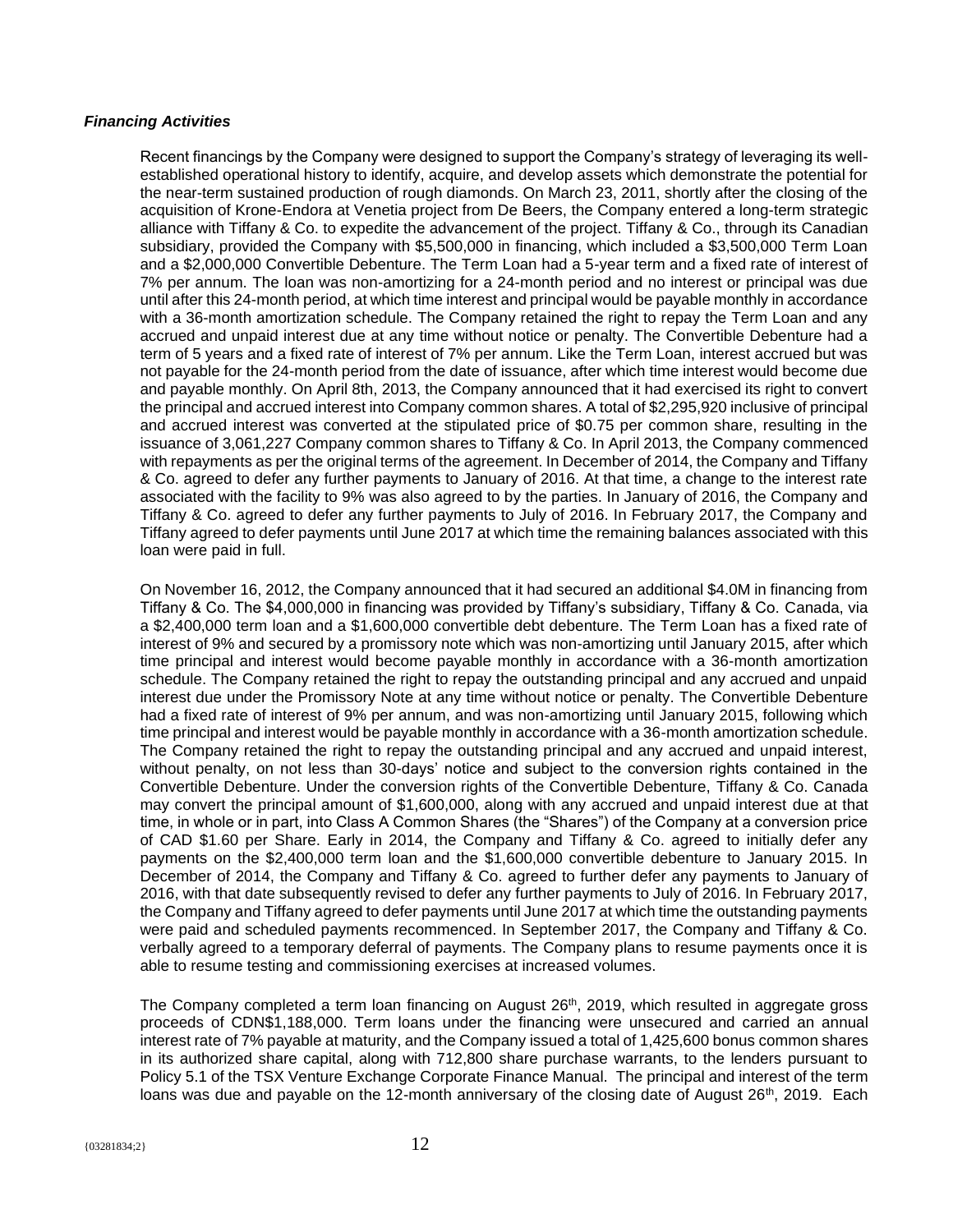share purchase warrant was exercisable to purchase an additional common share at a price of \$0.16 per share for a period of 12 months from the date of issue. On September 12, 2020 all the share purchase warrants expired unexercised. Certain directors and employees of the Company, including two corporate subscribers, each of which is controlled by a different director, subscribed for an aggregate of \$155,000 of the proceeds.

On September 29, 2020 the Company announced it intended to complete a convertible loan financing of up to CDN\$3,500,000. The financing would consist of unsecured convertible promissory notes having a term of two years from the date of closing and bearing interest at the rate of 10% per annum (the "Notes"). During the first year, interest would accrue and be payable at the one-year anniversary of the Note. In the second year, interest would accrue and be payable semi-annually. No principal payments would be required until maturity. The principal amount of the Notes would be convertible at the election of the noteholder into common shares of the Company at the rate of CDN\$0.07 per share in the first year and at the rate of CDN\$0.10 per share in the second year. As provided in Policy 5.2 of the TSX Venture Exchange Corporate Finance Manual, interest would be convertible at the election of the noteholder into Common Shares of the Company at the Market Price as at the time such interest becomes due and payable. In addition, subject to the exceptions noted below, the Company proposed it would issue non-transferable share purchase warrants to eligible participating investors, with each share purchase warrant entitling the holder thereof to purchase one (1) Common Share of the Company at a price of CDN\$0.15 for a period of two (2) years from the date of issuance (the "Warrants"). The number of Warrants issuable to the eligible participating investors would be equal to 20% of the number of Common Shares into which the principal amount of the investor's Note is convertible in the first year (Principal Amount ÷ CDN\$0.07 x 0.2). The Company also announced that it anticipated that an aggregate of approximately CDN\$900,000.00 of principal and accrued interest under the one-year term loans which matured on August 26, 2020 would be tendered into the financing and exchanged for Notes and Warrants, to the extent permitted in accordance with the policies of the TSX Venture Exchange. It was also noted that in accordance with such policies, no warrants would be issued in respect of any amount of the existing debt held by Non-Arm's Length Parties (as defined in the TSX Venture Exchange Corporate Finance Manual) that is tendered into the financing. Subsequent updates to this announced financing were dated October 20, 2020 and November 16, 2020.

On October 20, 2020, the Company announced that, pursuant to a Conditional Acceptance provided by the TSX Venture Exchange, the Company had closed an initial tranche of the convertible loan financing (the "Financing") announced in its news release of September 29, 2020. The initial tranche included subscriptions from 5 investors for aggregate gross proceeds of \$954,483. In addition to the Notes, the Company issued an aggregate of 2,727,140 Warrants to the participating investors, with the number of Warrants issued to each participating investor being equal to 20% of the number of Common Shares into which the principal amount of the investor's Note is convertible in the first year (Principal Amount ÷ CDN\$0.07 x 0.2).

On December 21, 2020, the Company announced the closing of a second and final tranche of the Financing announced in its news release of September 29, 2020, for additional gross proceeds totalling CDN\$2,001,708 resulting in total gross cash and debt proceeds from the Financing of CND\$2,956,208. Of the total gross proceeds from the financing of CND\$2,956,208.00, an amount of CDN\$1,416,112.00 representing principal and accrued interest under the one-year term loans which matured on August 26, 2020, and other outstanding debts (the "Existing Debt") were tendered into the Financing and exchanged for Notes and Warrants, to the extent permitted in accordance with the policies of the TSX Venture Exchange. In accordance with applicable TSX Venture Exchange policies, no Warrants were issued in respect of any amount of Existing Debt held by Non-Arm's Length Parties (as defined in the TSX Venture Exchange Corporate Finance Manual) that was tendered into the Financing. In addition to the Notes, the Company has issued an aggregate total of 8,171,335 Warrants to the participating investors and agents, with the number of Warrants issued to each participating investor being equal to 20% of the number of Common Shares into which the principal amount of the investor's Note is convertible in the first year (Principal Amount  $\div$  CDN\$0.07 x 0.2). As part of the final closing the Company paid a finder an aggregate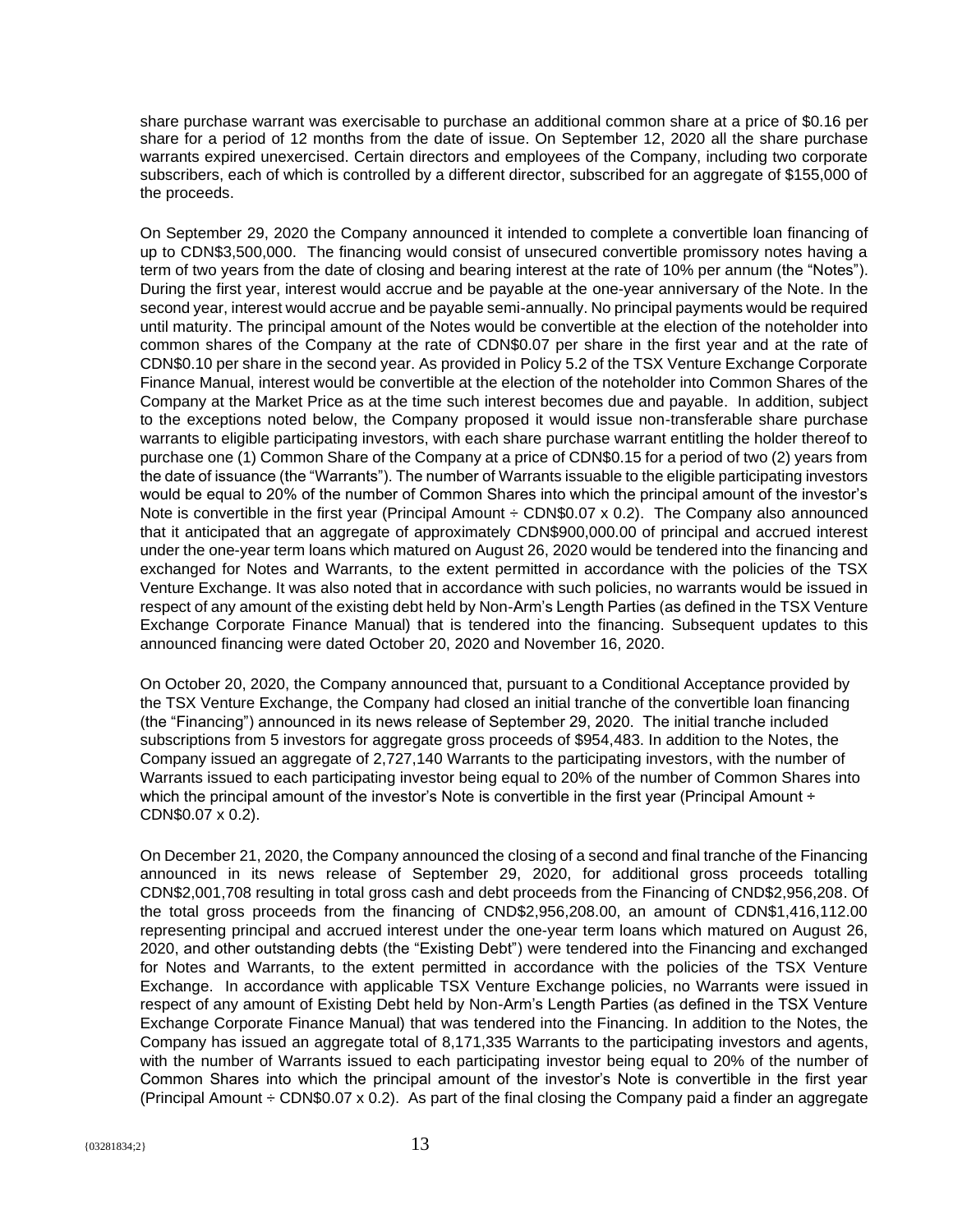cash commission of \$2,450.00 representing 7% of the gross proceeds introduced to the Company by the finder and issued an aggregate of 42,000 non-transferable finder's warrants. Each finder's warrant entitles the holder to purchase one share of the Company at an exercise price of CND\$0.15 for a period of up to 24 months. The Company subsequently received approval on the financing from the TSX Venture Exchange on December 23, 2020.

On January 6, 2021, an investor in the convertible loan financing announced on December 21, 2020, converted the principal of their Note into 3,571,428 Common Shares of the Company as per the conversion terms of the Note.

On January 11, 2021, the Company announced that, pursuant to a Conditional Acceptance provided by the TSX Venture Exchange, the Company had closed a follow-on convertible loan financing round (the "Followon Financing") on substantially the same terms as the earlier convertible loan financing as announced in its news release of December 21, 2020. The Company closed the Follow-on Financing for aggregate gross cash proceeds totalling CDN\$419,980. In addition to the promissory notes (the "Notes") under the Followon Financing, the Company issued an aggregate total of 1,199,998 non-transferable share purchase warrants to the participating investors, with each share purchase warrant entitling the holder thereof to purchase one (1) Common Share at a price of CDN\$0.15 for a period of two (2) years from the respective dates of issuance (the "Warrants"). The number of Warrants issued to each participating investor is equal to 20% of the number of Common Shares into which the principal amount of the investor's Note is convertible in the first year (Principal Amount  $\div$  CDN\$0.07 x 0.2). The Company subsequently received approval on the financing from the TSX Venture Exchange on January 14, 2021.

On February 12, 2021, an investor in the convertible loan financing announced December 21, 2020, converted the principal of their Note into 500,000 Common Shares of the Company as per the conversion terms of the Note.

On June 4, 2021, the Company announced it intended to reprice 2,857,975 of the Company's outstanding warrants expiring on June 20, 2021, and 1,755,157 of the Company's outstanding warrants expiring on August 29, 2021. These warrants were issued pursuant to a Private Placement financing by the Company completed in 2 tranches on June 20, 2018, and August 29, 2018, respectively, each with an original exercise price of \$0.60 (the "**Warrants**"). The Company announced it intended to amend these Warrants to have an exercise price of \$0.30 per Warrant and to be extended for up to a year from the current applicable expiry date. As the amended exercise price would be below the Market Price for the originating Private Placement, in accordance with Section 3 of Policy 4.1 of the TSX Venture Exchange Corporate Finance Manual, the Warrants would also be amended to include an accelerated expiry clause such that the exercise period of the Warrants will be reduced to 30 days if, for any ten consecutive trading days during the unexpired term of the Warrant (the "Premium Trading Days"), the closing price of the Company's shares is no less than \$0.375. The repricing of the Warrants and extension of the expiry date of the Warrants was subject to TSX Venture Exchange approval and all applicable securities laws. Subsequently on July 26, 2021 the Company received approval from the TSX Venture Exchange to the amended warrant terms.

During the interim period ended September 30, 2021, 2 investors in the convertible loan financing converted the principal of their Notes into 1,650,485 Common Shares of the Company as per the conversion terms of the Notes.

On July 2, 2021, an employee exercised 70,000 options at a price of \$0.11.

On August 10, 2021, a director exercised 275,000 options at a price of \$0.11.

#### *Working Capital.*

As of September 30, 2021, the Company had negative working capital of \$567,629 as compared to negative working capital of \$2,210,123 on September 30, 2020, with working capital being calculated based on current assets less current liabilities and the current portion of long term debt.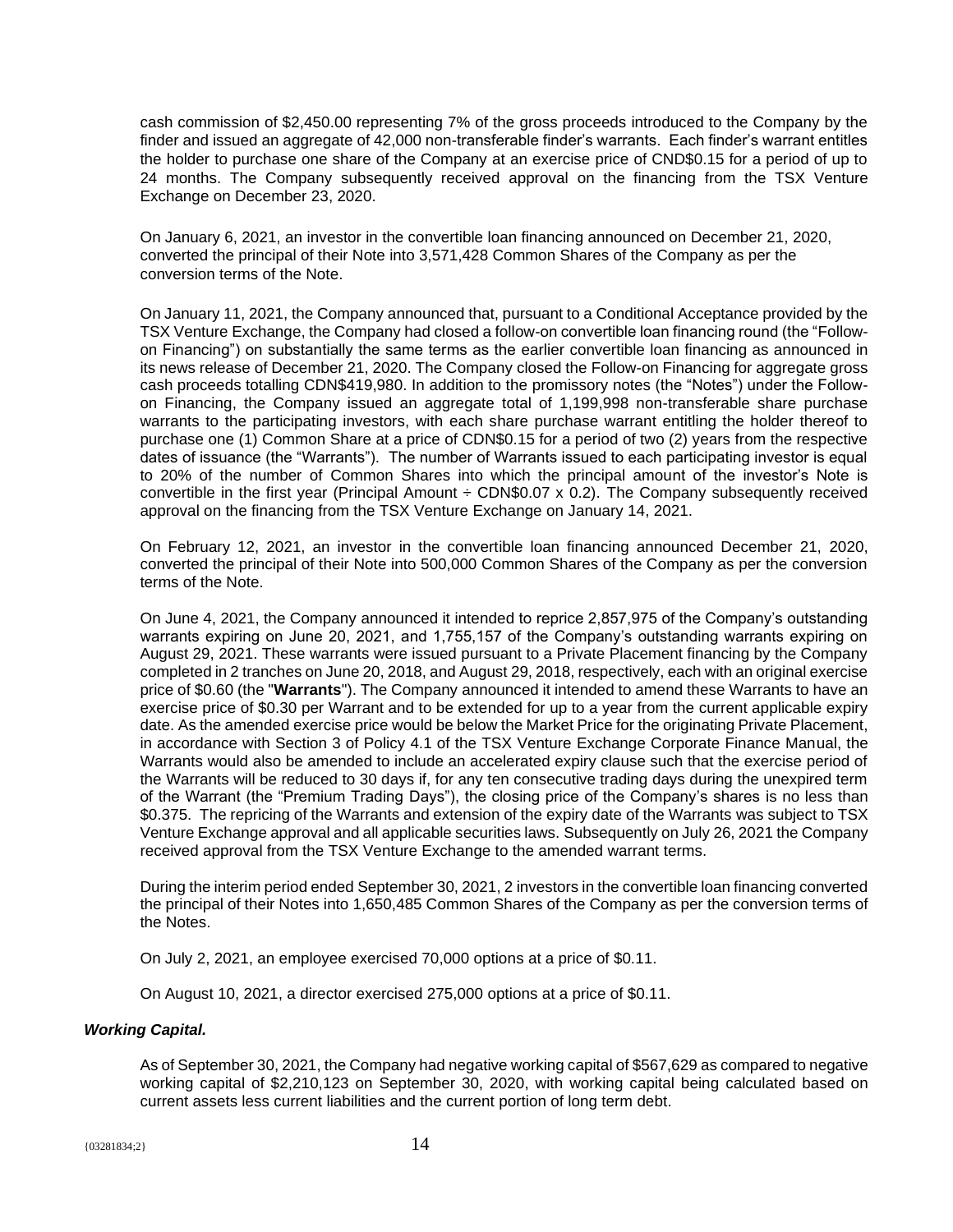# *Future Capital Requirements.*

The Company has incurred losses since its inception. However, given the Company's closing of the Krone-Endora at Venetia project acquisition, its successful recent financings, the successful advancement of the project, the continued work on the upgrades, expansion, and commissioning of the modular plants at the project, the initial sales of rough diamonds incidentally recovered from the ongoing commissioning and testing exercises, the successful granting of the required Mining Right by the South African Department of Mineral Resources, and the successful granting of a Water Use License by the South African Department of Water Affairs, the Company anticipates it has the potential ability to finance the recommended bulk sampling and large-scale trial mining operations underway which are designed to aid the Company in arriving at an initial production decision for the Krone-Endora at Venetia project. Its ability to continue as a going concern will depend on the results of its operations, its ability to become profitable through the continued sale of rough diamonds and / or its ability to raise additional capital.

There can be no assurance that the Company will be able to secure sufficient incidental recoveries, or sell rough diamonds, or continue to raise funds, in which case the Company may be unable to meet its obligations. Should the Company be unable to realize its assets and discharge its liabilities in the normal course of business, the net realizable value of its assets may be materially less than the amounts recorded on the balance sheets.

#### **OFF-BALANCE SHEET ARRANGEMENTS**

The Company has no off-balance sheet arrangements.

# **CONTRACTUAL OBLIGATIONS**

The Company has a commitment to lease office space at a rate of \$3,609 per month. The minimum lease payments under this lease are \$43,308 per year.

# **SIGNIFICANT ACCOUNTING JUDGMENTS, ESTIMATES AND ASSUMPTIONS**

The preparation of the Company's consolidated financial statements in conformity with IFRS requires management to make judgments, estimates and assumptions that affect the reported amounts of assets, liabilities and contingent liabilities at the date of the consolidated financial statements and reported amounts of revenues and expenses during the reporting period. Estimates, judgements, and assumptions are continuously evaluated and are based on Management's experience and other factors, including expectations of future events that are believed to be reasonable under the circumstances. However, actual outcomes can differ from these estimates. Information about significant areas of estimation uncertainty considered by Management in preparing the consolidated financial statements are described below.

#### **Production start date**

The Company assesses the stage of its mine under development to determine when the mine moves into the production phase, this being when the mine is substantially complete and ready for its intended use. The Company considers various relevant criteria to assess when the production phase is considered to have commenced. At this point, all related amounts are reclassified from 'Mines under construction' to 'Producing mines' under 'Property, plant and equipment'. Some of the criteria used to identify the production start date include, but are not limited to:

- Level of capital expenditure incurred compared with the original construction cost estimate.
- Ability to produce diamonds in saleable form; and,
- Ability to sustain ongoing production of diamonds.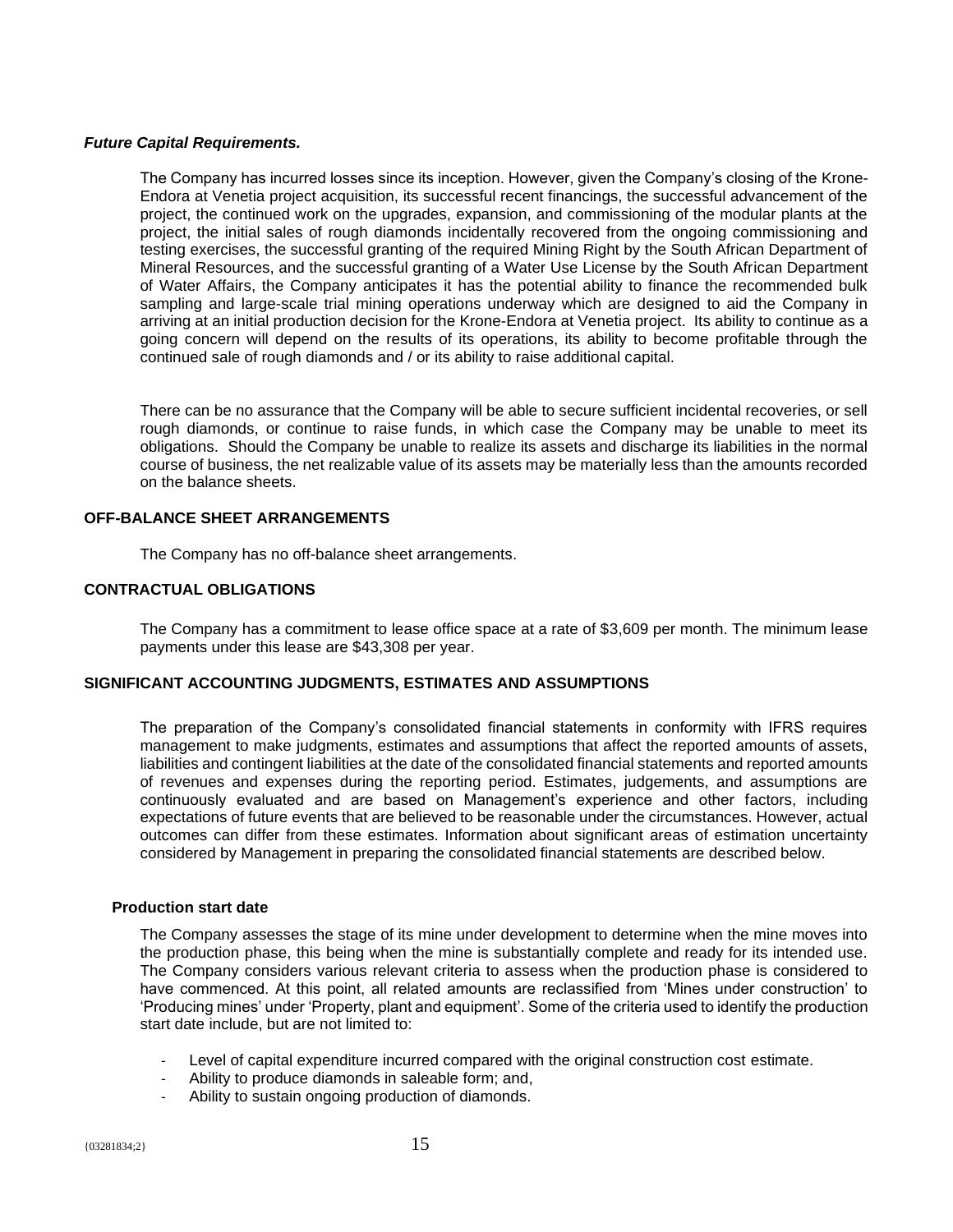When a mine development project moves into the production phase, the capitalization of certain mine development costs ceases and costs are either regarded as forming part of the cost of inventory or expensed, except for costs that qualify for capitalization relating to mining asset additions or improvements, or mineable reserve development. It is also at this point that depletion commences.

#### *Recovery of deferred tax assets*

Judgment is required in determining whether deferred tax assets are recognized on the consolidated statement of financial position. Deferred tax assets, including those arising from un-utilized tax losses, require Management to assess the likelihood that the Company will generate taxable earnings in future periods, in order to utilize recognized deferred tax assets. Estimates of future taxable income are based on forecasted cash flows from operations and the application of existing tax laws in each jurisdiction. To the extent that future cash flows and taxable income differ significantly from estimates, the ability of the Company to realize the net deferred tax assets recorded at the reporting date could be impacted. Additionally, future changes in tax laws in the jurisdictions in which the Company operates could limit the ability of the Company to obtain tax deductions in future periods.

#### *Mining property*

Title to mining properties involves certain inherent risks due to the difficulties of determining the validity of certain claims as well as the potential for problems arising from the frequently ambiguous conveyance history characteristic of many mining properties. The Company has diligently investigated rights of ownership of all the mineral concessions in which it has an interest and, to the best of its knowledge, all agreements relating to such ownership rights are in good standing. However, this should not be construed as a guarantee to title. The concessions may be subject to prior claims, agreements or transfers and rights of ownership may be affected by undetected defects.

#### *Going concern*

The Company has experienced lower than planned revenue combined with operating losses. Management has assessed and concluded that the going concern assumption is appropriate for a period of at least twelve months following the end of the reporting period. Management applied significant judgment in arriving at this conclusion including:

- The amount of total revenue to be generated to provide sufficient cash flow to continue to fund operations and other committed expenditures.
- Ability to raise capital through private placements.
- The timing of generating those related cash flows.
- The ability to utilize existing financing facilities to support ongoing operations; and,
- The assessment of potentially discretionary expenditures that could be delayed in order to manage cash flows.

Given the judgment involved, actual results may lead to a materially different outcome.

#### *Determination of cash generating units (CGU)*

The Company's assets are aggregated into CGUs for calculating impairment. CGUs are based on an assessment of the unit's ability to generate independent cash inflows. The determination of the Company's CGUs was based on management's judgment regarding shared infrastructure, geographical proximity and similar exposure to market risk and materiality. The Company has 1 CGU at September 30, 2021 (March 31, 2021 - 1 CGU).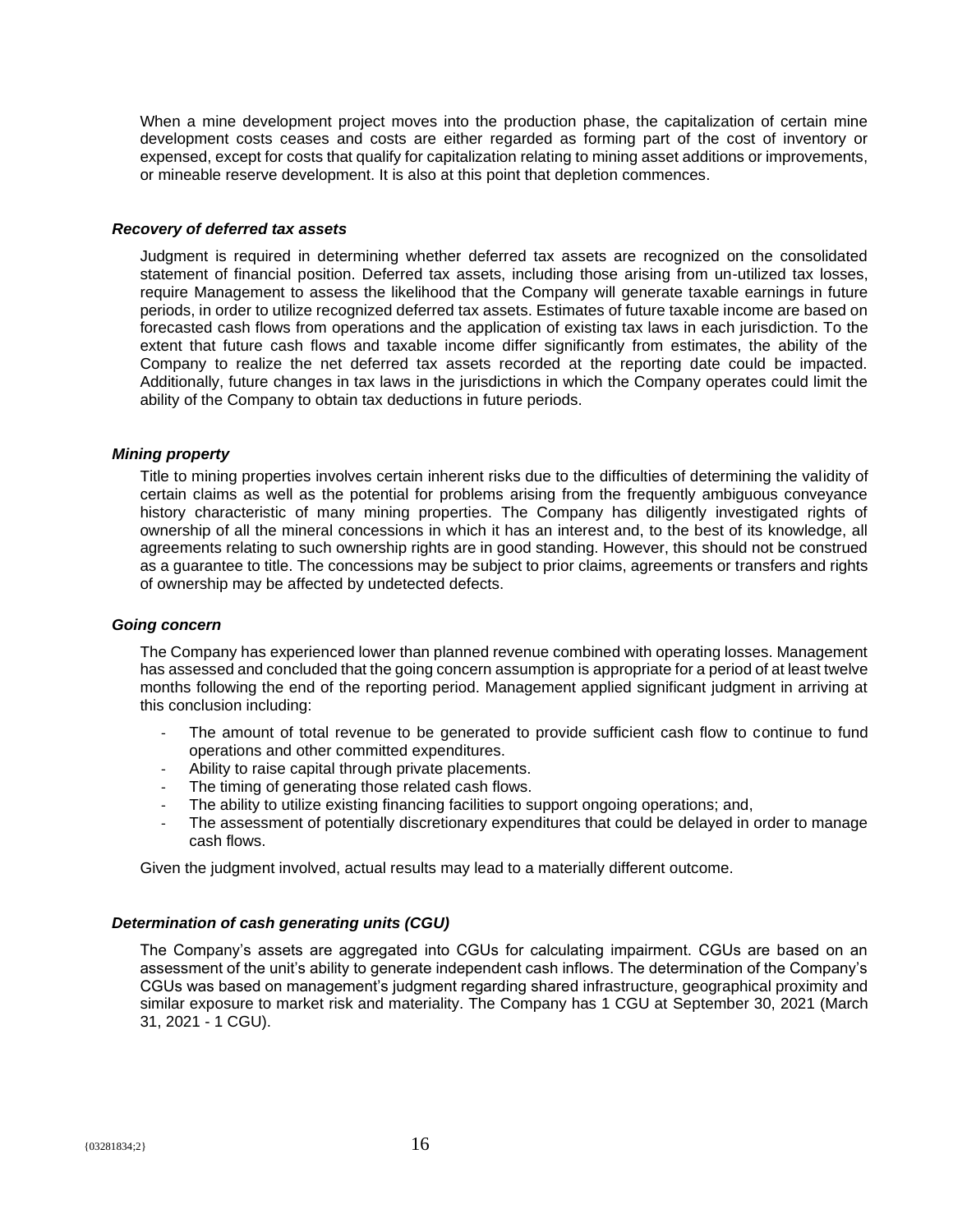#### *Reserve and resource estimates*

Diamond reserves are estimates of the number of diamonds (expressed in carats) that can be economically extracted from the Company's mining properties. The Company does not currently have any proven diamond reserves due to the nature and type of the resource. The Company has assigned inferred resources to the project based on information compiled by appropriately qualified persons relating to the geological data on the size, depth and shape of the ore body, and requires complex geological judgments to interpret the data. The estimation of resources is based upon factors such as estimates of foreign exchange rates, commodity prices, future capital requirements, and production costs along with geological assumptions and judgments made in estimating the size and grade of the ore body. Changes in the resource estimates may impact upon the carrying value of mine development cost, mine properties, property, plant and equipment, decommissioning liability, recognition of deferred tax assets, and depreciation charges.

#### *Impairment of non-financial assets*

When an impairment test is performed on an asset or a cash generating unit ("CGU"), management estimates the recoverable amount of the asset or CGU based on its fair value less costs of disposal ("FVLCD") or its value in use ("VIU"). Impairment assessments require the use of estimates and assumptions such as long-term commodity prices (considering current and historical prices, price trends and related factors), discount rates, operating costs, future capital requirements, closure and rehabilitation costs, exploration potential, reserves and operating performance. These assumptions have a significant impact on the results of impairment tests and on the impairment charge (if required) recorded in the consolidated statements of loss and comprehensive loss.

#### *Decommissioning liability*

In the determination of provisions, Management is required to make a significant number of estimates and assumptions with respect to activities that will occur in the future including the ultimate amounts and timing of settlements, inflation factors, risk-free discount rates, and expected changes in legal, regulatory, environmental, and political environments. A change in any one of the assumptions could impact estimated future obligations and in return, profit, or loss, and in the case of the decommissioning liability, property, plant and equipment balances.

#### *Useful life of property, plant and equipment*

Depreciation and amortization are calculated using a systematic and rational basis, which are based upon an estimate of each asset's useful life and residual value. The estimated useful life and residual value chosen are the Company's best estimate of such and are based on industry norms, historical experience, market conditions and other estimates that consider the period and distribution of future cash inflows.

#### *Non-cash stock-based compensation*

The Company measures the cost of non-cash stock-based compensation transactions with employees and warrants issued as part of an equity placement by reference to the fair value of the equity instruments. Estimating fair value for non-cash stock-based compensation transactions requires determining the most appropriate valuation model, which is dependent on the terms and conditions of the grant. This estimate also requires determining and making assumptions about the most appropriate inputs to the valuation model including the expected life, forfeiture rate, volatility, and dividend yield of the share option. The Company measures the cost of non-cash stock-based compensation transactions with consultants by reference to the fair value of the services to be performed.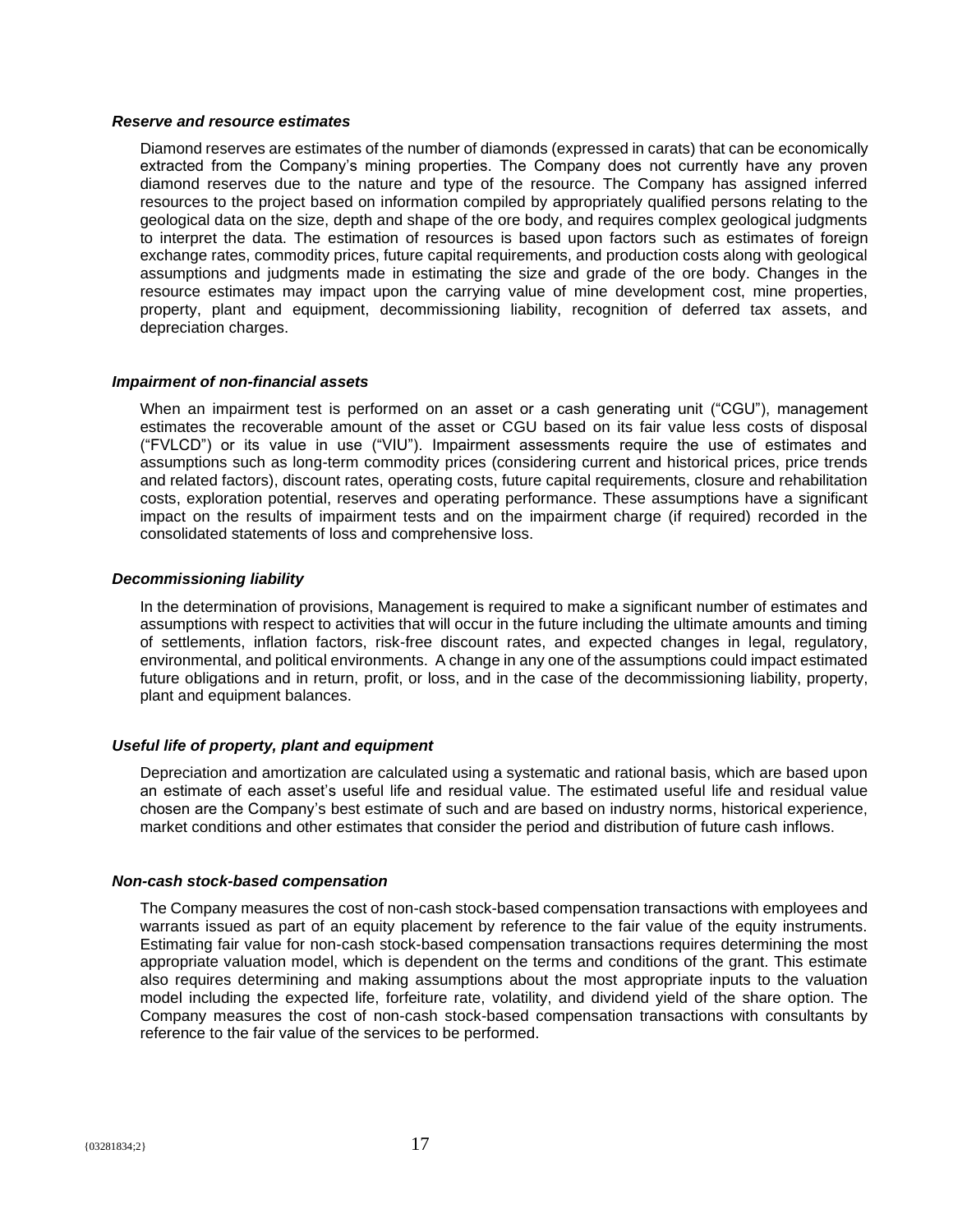### *Inventory*

Diamonds are physically weighted and valued at the lower of cost or net realizable value. Net realizable value tests are performed at each reporting date. Net realizable value is the estimated future sales price of the product the Company expects to realize when the product is processed and sold, less estimated costs to complete production and bring the product to sale. A regular review is undertaken to determine the extent of any provision for obsolescence.

#### *Provision for expected credit losses (ECLs) of accounts receivable.*

The Company's accounts receivable is typically short-term in nature and the Company recognizes an amount equal to the lifetime already defined. The Company measures loss allowances based on historical experience and including forecasted economic conditions. The amount of ECLs is sensitive to changes in circumstances of forecast economic conditions.

#### **Financial Instruments**

#### *Fair values*

IFRS defines fair value as the price that would be received to dispose of an asset or paid to transfer a liability in an orderly transaction between market participants at the measurement date. The Company classifies the fair value of the financial instruments according to the following hierarchy based on the number of observable inputs used to value the instrument.

- Level 1 Inputs to the valuation methodology are quoted prices for identical assets or liabilities in active markets.
- Level 2 Fair values of financial assets and liabilities in level 2 are based on inputs other than level 1. Inputs to the valuation methodology included quoted prices for identical assets or liabilities in active markets, and inputs that are observable for the asset or liability, either directly or indirectly, for substantially the full term of the financial instrument. Level 2 valuations are based on inputs, including quoted forward prices for commodities, time value and volatility factors, which can be substantially observed or corroborated in the marketplace.
- Level 3 Inputs to the valuation methodology are not based on observable market data.

The Company's financial instruments consist of cash and cash equivalents, restricted cash, accounts receivable, accounts payable, short-term debt, amounts due to Nozala Investments and long-term debt. The fair value of cash and cash equivalents and restricted cash, accounts receivable and accounts payable and short-term debt approximate their carrying values due to the short-term maturities of these items. The fair value of the Nozala Investments loan approximates the carrying value as the interest rate floats with prime. The fair value of the long-term debt approximates the carrying value as the interest rate is a market rate for similar instruments.

The Company's cash and cash equivalents and restricted cash have been assessed on the fair value hierarchy described above and are classified as Level 1.

# *Financial risks*

The Company's activities result in exposure to a variety of financial risks, including risks related to credit, market risk (currency fluctuation and interest rates) and liquidity risk.

a) Credit risk

The Company is exposed to credit risk only with respect to uncertainties as to timing and collectability of accounts receivable, cash and cash equivalents and restricted cash. The Company mitigates credit risk through standard credit and reference checks. There are no material financial assets that the Company considers past due. The Company currently holds the majority of its cash and cash equivalents and restricted cash in large financial institutions in Canada and South Africa and does not expect any significant risk associated with those deposits. The accounts receivable includes sales taxes refundable due from the Government of South Africa and Canada of \$nil (March 31, 2021 - \$134,244) as well as trade receivables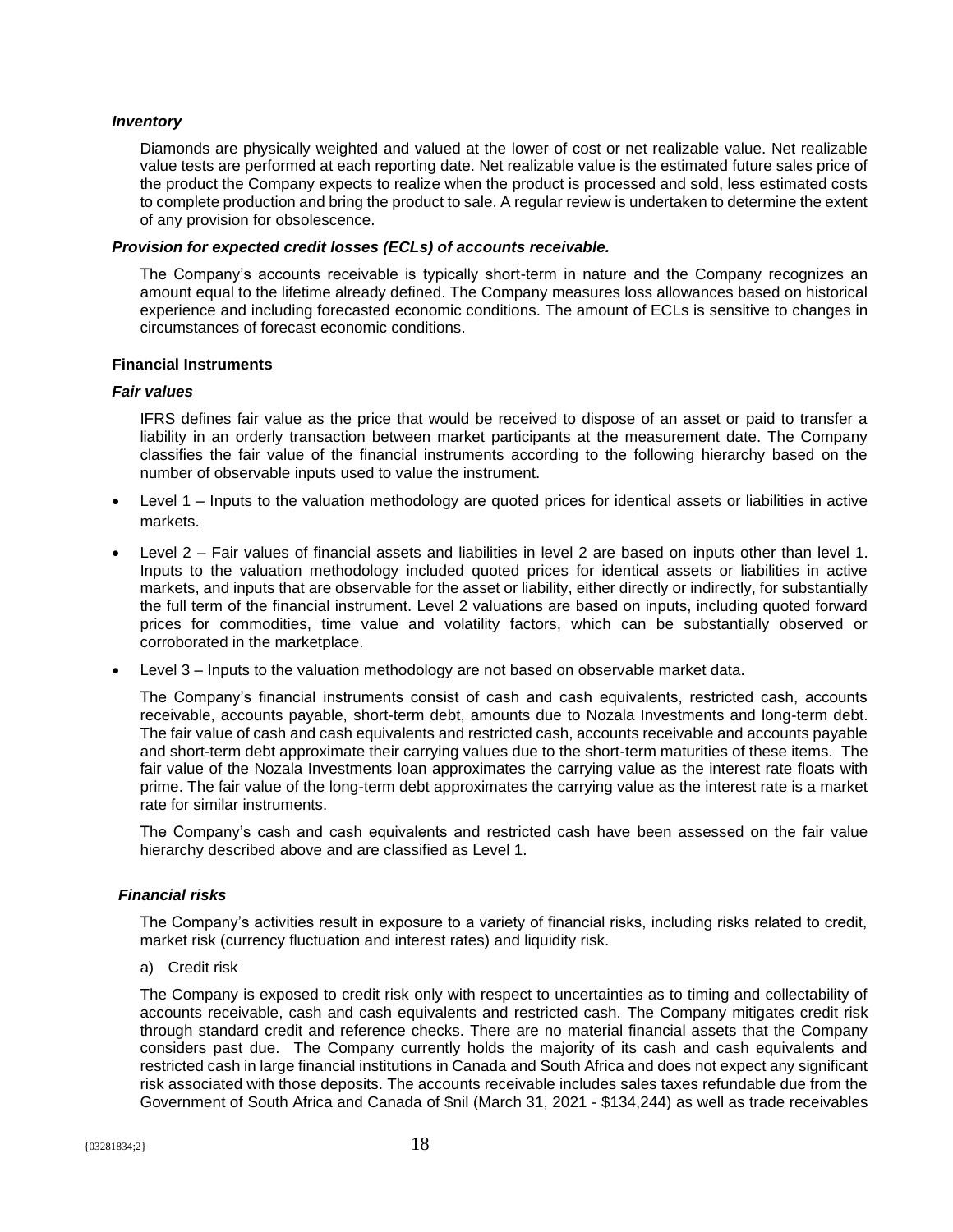of \$109,479 (March 31, 2021 - \$51,989). The Company does not foresee any significant risk in the collection of these accounts receivable.

The trade accounts receivable aging amounts are as follows:

|              | September 30,<br>2021 | March 31,<br>2021 |
|--------------|-----------------------|-------------------|
| $0-30$ days  | \$109,479             | \$51,989          |
| 31-90 days   | ٠                     |                   |
| $120 + days$ | ۰                     | ۰                 |
| <b>Total</b> | \$109,479             | \$51,989          |

The maximum exposure to credit risk for the Company as at the reporting date is the carrying value of cash and cash equivalents, restricted cash and trade receivables disclosed above.

#### b) Interest rate

The Company is not exposed to any material interest rate risk as the Company's long-term debt has a fixed rate of interest, except for the Nozala Investments loan and Caterpillar Financial (Note 4) which have a variable rate of interest of South African prime rate plus 3% and South African prime rate plus 2.5%. A 1% change in the South African prime rate would result in net loss increasing or decreasing by approximately \$30,000.

#### c) Foreign currency risk

The Company is exposed to financial risk arising from fluctuations in foreign exchange rates and the degree of volatility of these rates. The Company does not use derivative instruments to reduce its exposure to foreign currency risk.

The Company's subsidiaries in South Africa operate using principally the United States Dollar and the South African Rand and as such may be negatively affected by fluctuations in foreign exchange rates when translating from the currency of measurement of the Company's subsidiaries to the Company's reporting currency. The Company's monetary assets and liabilities denominated in South African Rand include:

| <b>September 30, 2021</b> | March 31, 2021 |
|---------------------------|----------------|
| \$752,930                 | \$908,651      |
| 109.479                   | 181.366        |
| 623.236                   | 369.780        |
| 3.739.707                 | 4.262.380      |
|                           |                |

A 5% change in the South African Rand would result in total net loss increasing or decreasing by approximately \$5,000.

d) Liquidity risk

Liquidity risk is the risk that the Company will not be able to meet its financial obligations when they fall due. The Company manages this risk through management of its cash flow from operations and its capital structure. Based on senior Management's and the Board of Directors' review of ongoing operations, the Company may revise timing of capital expenditures, bank loans, including project specific loans, or issue equity or a combination thereof.

The Company's current financial liabilities of \$7,097,362 are payable within one year. The Company enters contractual obligations in the normal course of business operations. Management believes the Company's requirements for capital expenditures, working capital and ongoing commitments (including long-term debt) can be financed from existing cash, issuing equity, cash flow provided by operating activities, existing bank loans and by acquiring new project loans.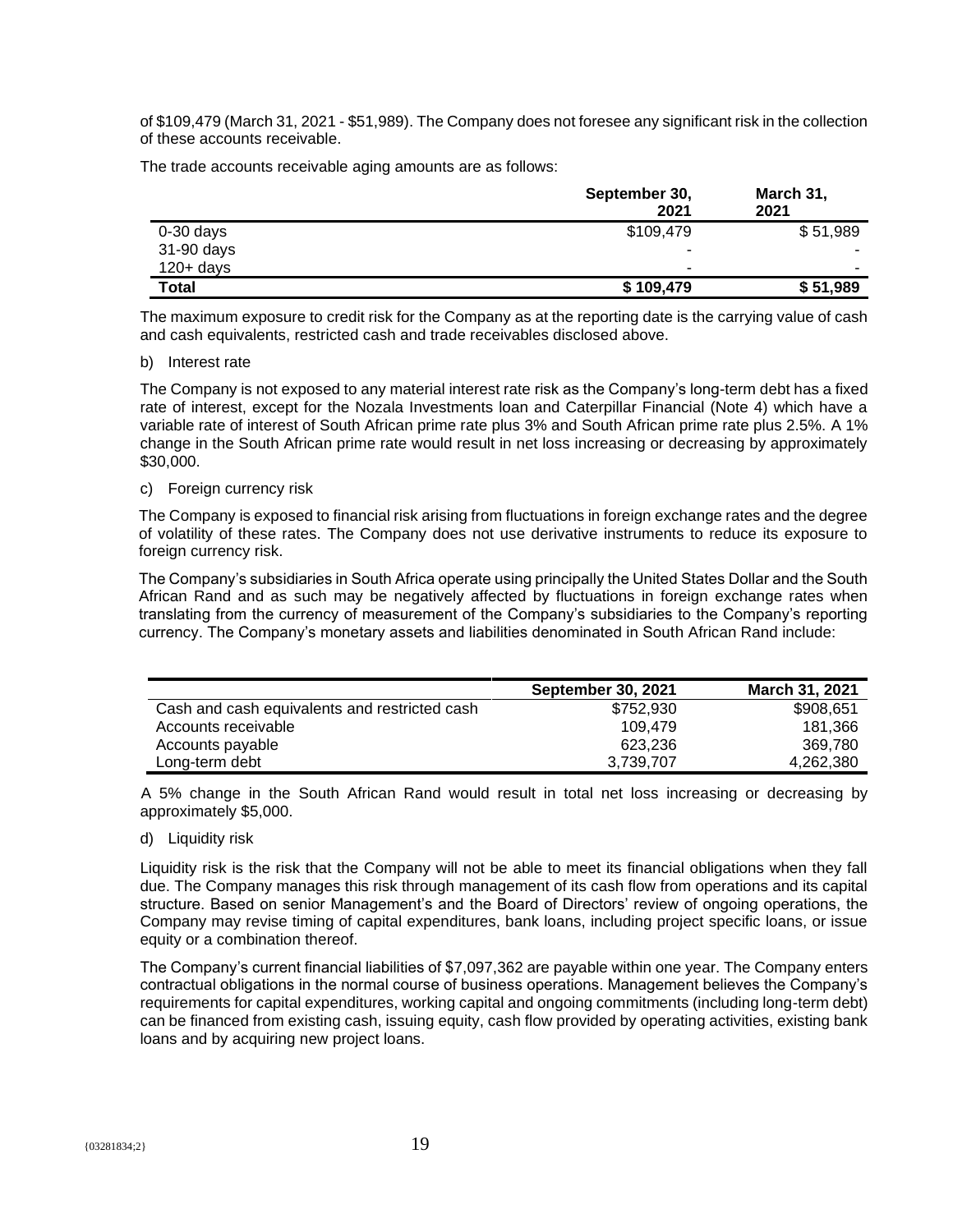|                           | <b>Current</b> | 2023<br>Fiscal           | Fiscal 2024    | <b>Thereafter</b> |
|---------------------------|----------------|--------------------------|----------------|-------------------|
| Accounts payable          | \$1,397,541    | ٠                        |                | $\blacksquare$    |
| Long-term debt            | 5,562,321      | 3,720,123                | 244.440        | -                 |
| Short term debt           | -              | ۰                        |                |                   |
| Due to Nozala investments | $\blacksquare$ | $\overline{\phantom{a}}$ | $\blacksquare$ | 1.991.237         |
|                           | \$6,959,862    | \$3,720,123              | \$244,440      | \$1,991,237       |

The table below summarizes the maturity profile of the Company's financial liabilities as at September 30, 2021 based on contractual undiscounted payments:

# e) Commodity price risk

Commodity price risk is the risk that the fair value or future cash flows will fluctuate because of changes in commodity prices. Commodity prices for diamonds are impacted by not only the relationship between the Canadian, United States Dollar and South African Rand, but also world economic events that dictate the levels of supply and demand. The Company is exposed to the risk of declining prices for diamonds resulting in a corresponding reduction in projected cash flow. Reduced cash flow may result in lower levels of capital being available for field activity, thus compromising the Company's capacity to grow production. The Company did not have any fixed price commodity price contracts in place as at or during the interim period ended September 30, 2021, and the year ended March 31, 2021. The Company's operational results and financial condition are largely dependent on the commodity price received for its diamond production. Diamond prices have fluctuated widely in recent years due to global and regional factors including supply and demand fundamentals, inventory levels, economic and geopolitical factors. A 5% change in the price of diamonds would result in total net loss increasing or decreasing by approximately \$140,000.

# **RISK FACTORS RELATING TO THE COMPANY'S BUSINESS**

The Company faces several risks and uncertainties that could cause actual results or events to differ materially from those contained in any forward-looking statement. Additional risks and uncertainties not presently known to the Company or that are currently deemed to be immaterial may also impair the Company's business operations. Factors that could cause or contribute to such differences include, but are not limited to, the following:

#### *Capital Requirements*

There is no assurance that the Company will continue to be able to access the capital markets for the required funding necessary to maintain exploration properties, nor to complete any future acquisitions, or any future exploration programs. The Company may require additional capital to finance expansion or growth at levels greater than its current business plan. Insufficient capital may require the Company to delay or scale back its proposed acquisition and/or development activities.

#### *Revenues and Growth*

There are no assurances that suitable additional projects will be secured or that rough diamonds will be recovered incidentally, or at levels sufficient to sustain the Company's operations. The economics and feasibility of any potential project can be affected by many factors which may be beyond the capacity of the Company to anticipate or control. Material processing revenues and production in general are also reliant on both the quality and amount of diamond bearing material both available and being processed and the Company cannot predict with any certainty the recovery levels from a given area being worked, thus affecting revenues. This is also true of any prospective project the Company may acquire related to various other methods of diamond production.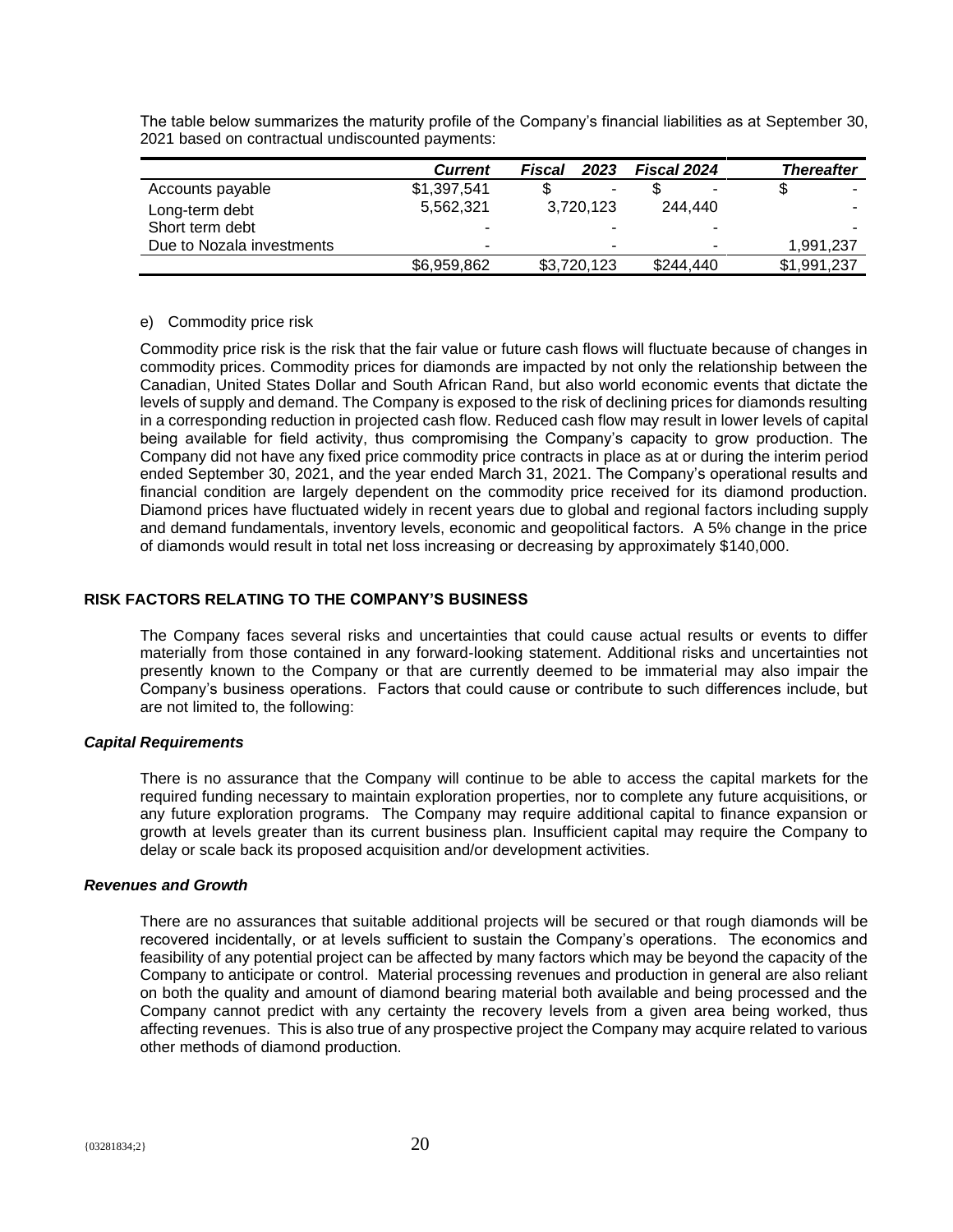#### *Nature of Mining*

The operation of any diamond mining project is subject to risks inherent in the mining industry, including variations in grade and other geological differences, unexpected problems associated with weather and required water, power, surface conditions, processing problems, mechanical equipment performance, accidents, labor disputes, risks relating to the physical security of the diamonds, force majeure risks and natural disasters. Such risks could result in personal injury or fatality, damage to or destruction of mining properties, processing facilities or equipment, environmental damage, delays or reductions in mining production, monetary losses, and possible legal liability.

#### *Nature of Joint Arrangement (Nozala)*

On March 5, 2008, the Company announced a formal joint venture partnership with well-established South African BEE group Nozala Investments (Pty) Ltd. This partnership is reflected in Diamcor's wholly-owned South African subsidiaries, DMI Minerals South Africa (Pty) Ltd. which was initially formed to secure diamond mining projects in South Africa. Under the terms of the joint venture in DMI Minerals, Diamcor retains a 70% direct ownership in the subsidiary with Nozala holding a 30% direct shareholder ownership interest. Operationally, expenses charged to the development of projects held by the entities, and the revenues generated, will be similarly proportional. These joint arrangements are subject to the risks normally associated with the conduct of joint ventures and similar joint arrangements. These risks include the inability to exert influence over strategic decisions, the joint venture partner's ability to provide its proportionate share of funding, the development and operation of the projects, and mineral claims.

#### *Diamond Prices and Demand for Diamonds*

The profitability of Diamcor will be dependent upon the recovery and sale of rough diamonds, which is dependent in significant part upon the worldwide demand for, and price of, diamonds. Diamond prices fluctuate and are affected by numerous factors beyond the control of the Company, including but not limited to worldwide economic trends, particularly in the US, Japan, China and India, worldwide levels of diamond discovery and production and the level of demand for, and discretionary spending on, luxury goods such as diamonds and jewelry. Low or negative growth in the worldwide economy or the occurrence of terrorist activities or other events creating disruptions in economic growth could result in decreased demand for luxury goods such as diamonds, thereby negatively affecting the price of diamonds. Similarly, a substantial increase in the worldwide level of diamond production could also negatively affect the price of diamonds. In each case, such developments could materially adversely affect the Company's results of operations.

# *Currency Risk*

Currency fluctuations may affect the Company's financial performance. Diamonds are sold throughout the world based principally on the US dollar price. The Company reports its financial results in Canadian dollars and a majority of its costs and expenses are incurred in either Canadian dollars or the South African Rand. The Company's South African subsidiaries operate using principally the US dollar and the South African Rand and, as such, may be negatively affected by fluctuations in foreign exchange rates when translating from the currency of measurement of the Company's subsidiary to the Company's reporting currency. The appreciation of the Canadian dollar against the US dollar, and the depreciation of such other currencies against the US or Canadian dollar, therefore, may increase expenses and the amount of the Company's liabilities relative to revenue.

# *Licenses and Permits / (Rights)*

There are inherent risks involved in operating in foreign countries, including stringent environmental and permitting / rights issues. The mineral rights at the Krone-Endora at Venetia project, pending acquisitions, and future exploration on certain properties requires licenses and permits from the South African government. There can be no guarantee that the Company will be able to renew these licenses or obtain or maintain all other necessary licenses and permits that may be required to maintain operations or to further explore and develop certain properties. Title to mining properties involves certain inherent risks due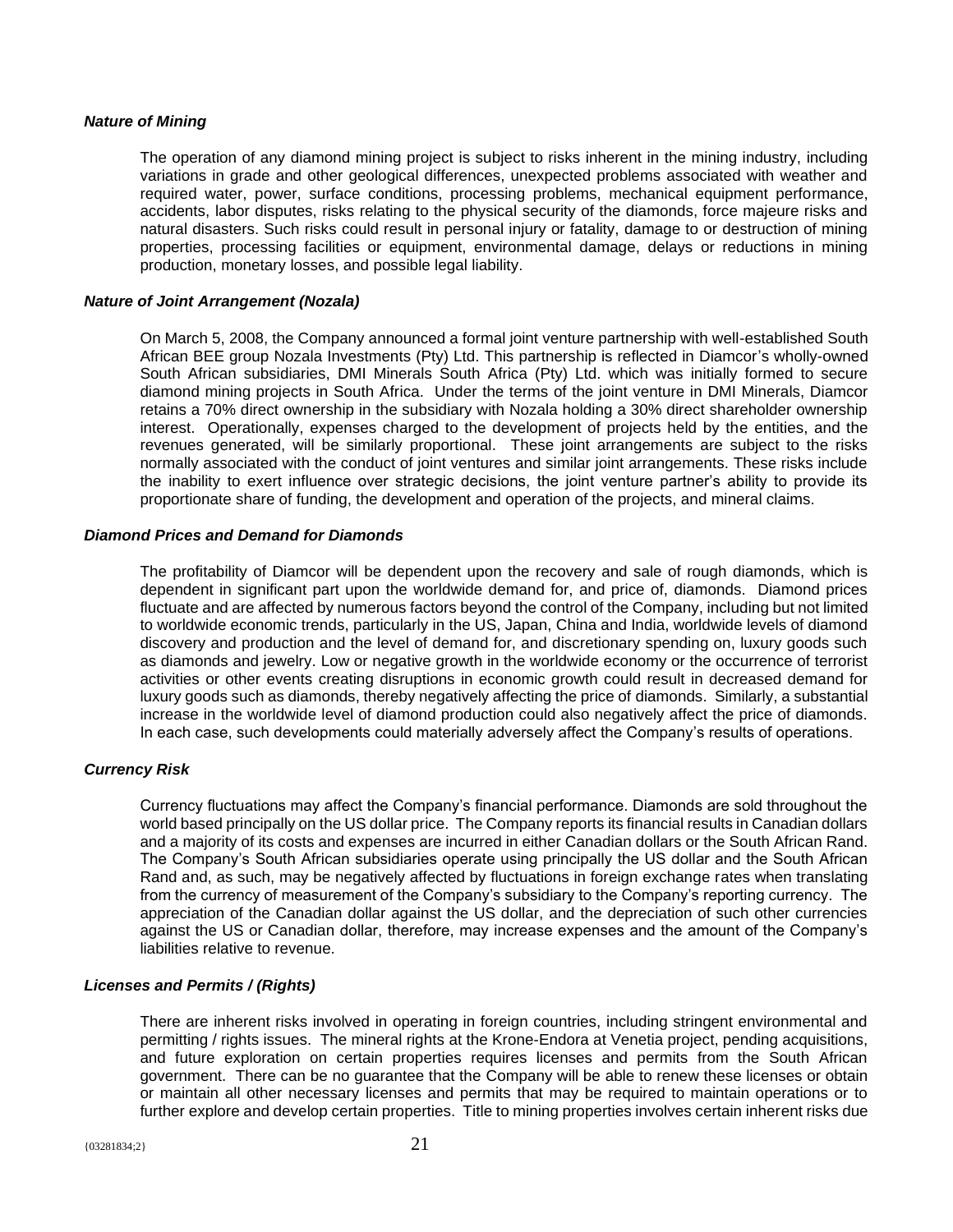to the difficulties of determining the validity of certain claims as well as the potential for problems arising from the frequently ambiguous conveyance history characteristic of many mining properties.

# *Regulatory and Environmental Risks*

The operation of mines and exploration activities are subject to various laws and regulations governing the protection of the environment, exploration, development, production, taxes, labor standards, occupational health, waste disposal, mine safety, manufacturing safety, power and water, and other matters. New laws and regulations, amendments to existing laws and regulations, or more stringent implementation or changes in enforcement policies under existing laws and regulations could have a material adverse impact on the Company by increasing costs and/or impairing the operations at the project. Mining and manufacturing are subject to potential risks and liabilities associated with pollution of the environment and the disposal of waste products occurring as a result of mining and manufacturing operations. To the extent that the Company is subject to uninsured environmental liabilities, the payment of such liabilities could have a material adverse effect on the Company.

#### *Reliance on Skilled Employees*

Exploration and operational activities for any Company projects are dependent upon the efforts of certain key and skilled employees. The loss of these employees or the inability of the Company to attract and retain additional skilled employees may adversely affect the level of operations and the Company's ability to operate efficiently. Currently, there is significant competition for skilled workers in these operations. The loss of the services of any of the Company's key executive officers or key employees could harm its business. None of the Company's key executive officers or key employees currently has a contract that guarantees their continued employment with the Company. There can be no assurance that any of these persons will remain employed by the Company or that these persons will not participate in businesses that compete with it in the future.

# *Regional Power Supply*

Potential power supply issues in South Africa have been highlighted by the media in the past years with regards to the inability of state-owned power supplier *Eskom* to deliver consistent electricity requirements to many of the larger mines in South Africa. While these issues are not presently expected to affect any of the current operational requirements of the Company, there can be no assurances that any new projects that the Company may acquire or operate will be able to secure the required electrical capacities needed to sustain uninterrupted supply and operations. To mitigate any disruptions, the Company has recently upgraded its back-up generators and is in discussions with several groups regarding the addition of solar power and/or other alternative power sources to supplement the Eskom services. Standby power upgrades provide the added benefit of potentially reducing the Project's carbon footprint.

#### *Competition*

Within the minerals industry sector, including the diamond tailings re-treatment sector, diamond exploration sector, and various other related methods of diamond mining and production, Diamcor competes with other companies possessing greater financial and technical resources than it may have access to. Even with its current facility, and the promise of any other exploration or diamond producing project, or property, there can be no assurances that the Company will continue to be able to complete or execute its desired programs on its proposed schedules, nor within the cost estimates assumed. If the Company is unable to successfully compete in the diamond market, then its results of operations will be adversely affected.

#### *Securities May Be Volatile and Subject to Wide Fluctuations*

The market price of the Company's securities may be volatile and subject to wide fluctuations. If the Company's revenues do not grow, or grow more slowly than it requires, or if operating or capital expenditures exceed its expectations and cannot be adjusted accordingly, or if some other event adversely affects the Company, the market price of the Company's securities could decline. If securities analysts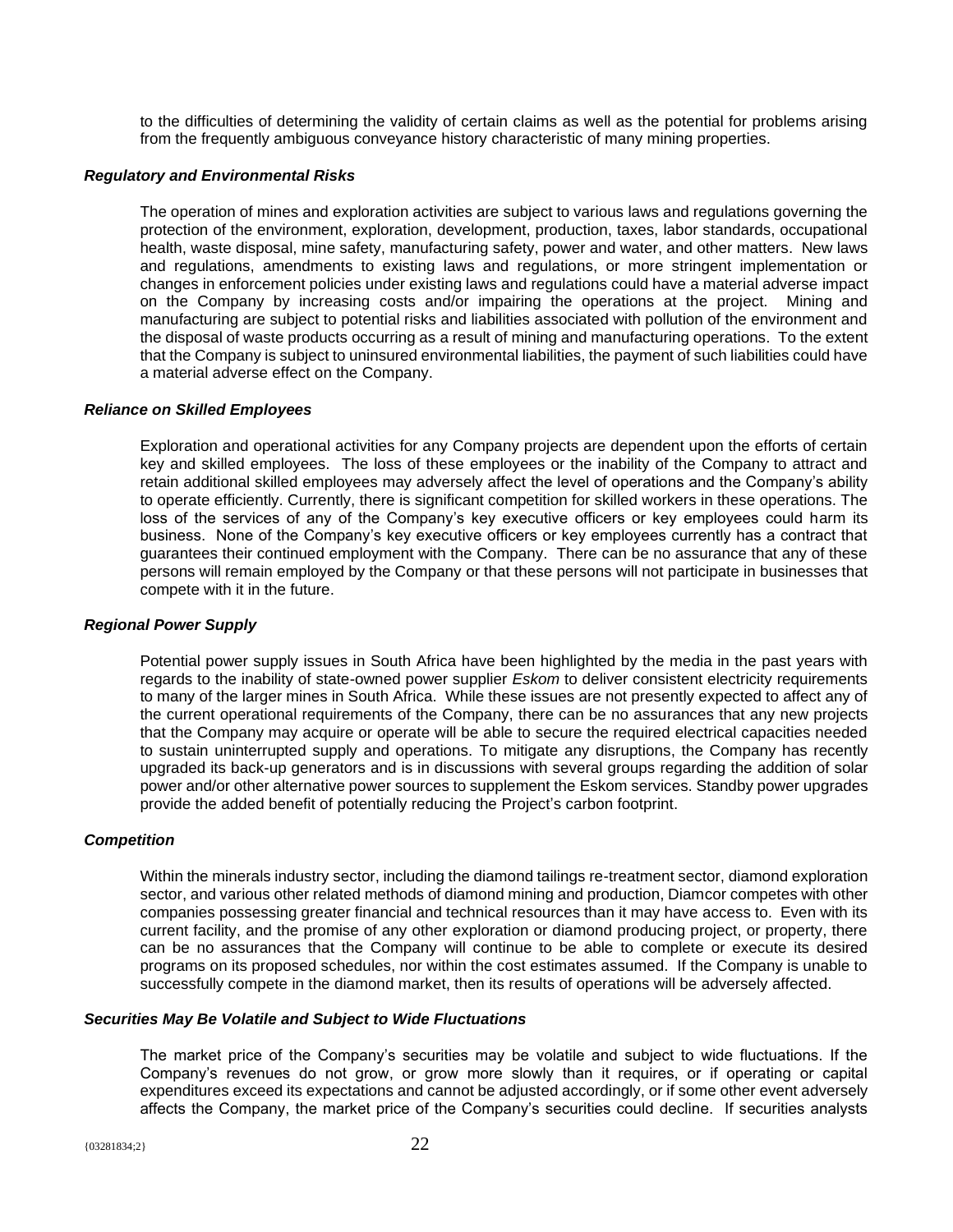alter their financial estimates of the Company's financial condition it could affect the price of the Company's securities. Some other factors that could affect the market price of the Company's securities include announcements of new explorations, technological innovations and competitive developments. In addition, if the market for stocks in the Company's industry or the stock market in general experiences a loss in investor confidence or otherwise fails, the market price of the Company's securities could fall for reasons unrelated to its business, results of operations and financial condition. The market price of the Company's stock also might decline in reaction to conditions, trends or events that affect other companies in the market even if these conditions, trends or events do not directly affect the Company. In the past, companies that have experienced volatility in the market price of their stock have been the subject of securities class action litigation. If the Company were to become the subject of securities class action litigation, it could result in substantial costs and a diversion of management's attention and resources.

# *COVID-19 Global Pandemic*

On March 11, 2020, the World Health Organization declared the novel coronavirus ("COVID-19") a global pandemic. Between March and December 2020, most governments across the jurisdictions in which the Company and many of its customers operate declared a state of emergency in response to the COVID-19 pandemic and concern remains over how governments will react in response to a "second wave" until a vaccine can be made widely available. Due to the ongoing uncertainty resulting from the global pandemic, the Company's operations could continue to be impacted in a number of ways including, but not limited to, a suspension of operations, an inability to ship or sell rough and/or polished diamonds during this period. These possible impacts could result from government directives, the need to modify work practices to meet appropriate health and safety standards, a lack of demand for rough and/or polished diamonds, a lack of available liquidity to meet ongoing operational expenses and, due to or by other COVID-19 related impacts on the availability of labour or to the supply chain. As an emerging risk, the duration and full financial effect of the COVID-19 pandemic is unknown currently, as is the efficacy of government and central bank interventions in the jurisdictions in which the Company and its clients operate, the Company's business continuity plan and other mitigating measures. While the impact of COVID-19 is expected to be temporary, the current circumstances are dynamic and the impacts of COVID-19 on our business operations, including the duration and impact that it may have on our ability to ship and sell diamonds, on demand for rough and polished diamonds, on our suppliers, on our employees and on global financial markets, cannot be reasonably estimated at this time. Accordingly, estimates of the extent to which the COVID-19 pandemic may materially and adversely affect the Company's operations, financial results and condition in future periods are also subject to significant uncertainty. The most significant sources of estimation uncertainty include estimated resources, valuation of mineral properties, the provision for deferred taxes and the valuation of decommissioning and site restoration provisions. Management is required to exercise judgment to ensure that disclosures relating to liquidity and the Company's ability to continue as a going concern are appropriate. To this end, the Company manages liquidity risk by maintaining an adequate level of cash and cash equivalents to meet its short-term ongoing obligations and reviews its actual expenditures and forecast cash flows on a regular basis. Changes in demand for rough and/or polished diamonds and diamond prices, production levels and related costs, foreign exchange rates and other factors all impact the Company's liquidity position. Uncertainty about judgments, estimates and assumptions made by management during the preparation of the financial statements related to potential impacts of the COVID-19 pandemic on revenue, expenses, assets, liabilities, and note disclosures could result in a material adjustment to the carrying value of the asset or liability affected.

# **RELATED PARTY TRANSACTIONS**

During the interim period ended September 30, 2021, the Company paid or accrued to key management personnel and consultant's compensation totaling \$375,900, directors fees of \$36,000 and incentives of \$Nil. As at September 30, 2021, the Company owed a total of \$420,744 of payables and expenses (March 31, 2021 - \$82,781) to directors of the Company and companies controlled by a director, amounts which are included in accounts payable.

The transactions were in the normal course of operations and are measured at fair value at initial recognition.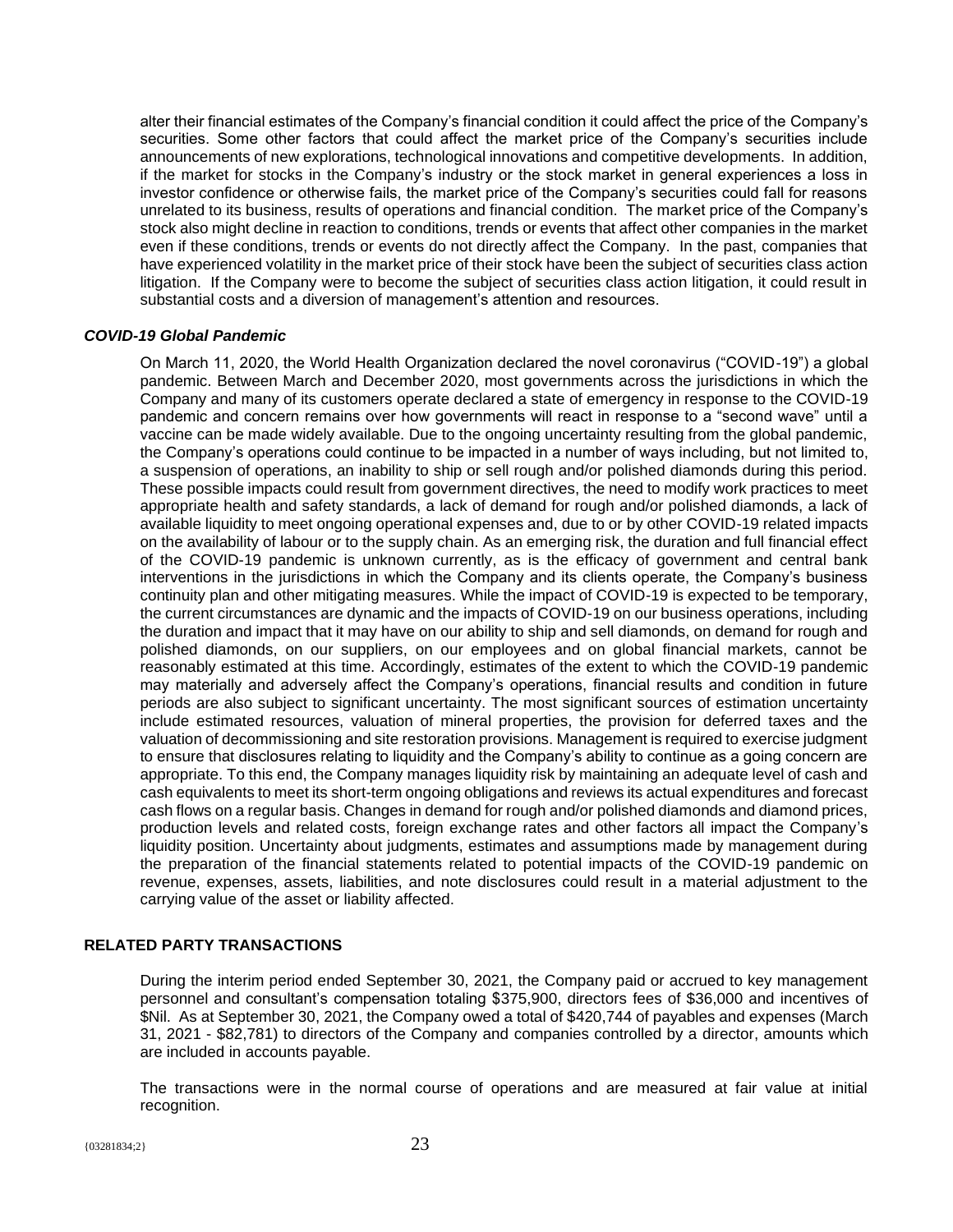#### **OUTSTANDING SHARE INFORMATION**

As at November 29, 2021

| Authorized number of shares:            | Unlimited  |
|-----------------------------------------|------------|
| Issued and outstanding:                 | 91.887.050 |
| Weighted average of shares outstanding: | 91.887.050 |

# **NATIONAL INSTRUMENT 52-109 ON CERTIFICATION OF ANNUAL AND INTERIM FILINGS**

The Company files a 52-109FV2 certification of interim filing duly executed by the Company's current CEO and CFO as required by securities laws.

# **DISCLOSURE CONTROLS AND PROCEDURES**

The Company has disclosure controls and procedures in place to provide reasonable assurance that any information required to be disclosed by the Company under securities legislation is recorded, processed, summarized, and reported within the applicable time periods and to ensure that required information is gathered and communicated to the Company's management so that decisions can be made about timely disclosure of that information. The Company's Chief Executive Officer and Chief Financial Officer evaluated the Company's disclosure controls and procedures for the interim period ended September 30, 2021 and have concluded that the Company's disclosure controls and procedures to be adequate for the above purposes.

Including the Company's transition to IFRS, there have been no significant changes in the Company's disclosure controls, or in other factors that materially affected or are reasonably likely to affect, the Company's disclosure controls subsequent to the date the Company carried out its evaluation.

# **SUBSEQUENT EVENTS**

Subsequent to the interim period ended September 30, 2021, 4 investors in the convertible loan financing converted the principal of their Notes into 12,157,142 Common Shares of the Company as per the conversion terms of the Notes.

Subsequent to the interim period ended September 30, 2021, 3 investors in the convertible loan financing exercised 313,107 warrants at a price of \$0.15.

On October 21, 2021 the Company announced that further to the warrant amendments announced in the Company's news releases dated June 4, 2021 and August 6, 2021, the required accelerated expiry provision in the amended warrant terms was triggered by virtue of the closing price of the Company's shares having exceed \$0.375 for 10 consecutive trading days on October 19, 2021. Accordingly, in keeping with TSX Venture Exchange policy, a reduced exercise period of 30 days began on October 21, 2021. As a result, any amended warrants not exercised by the investors expired at 5:00 pm PST on November 20, 2021.

Subsequent to the announcement on October 21, 2021, 26 investors holding the amended warrants elected to exercise in total 4,129,560 warrants at a price of \$0.30 prior to the expiry of November 20, 2021. 484,572 warrants expired unexercised.